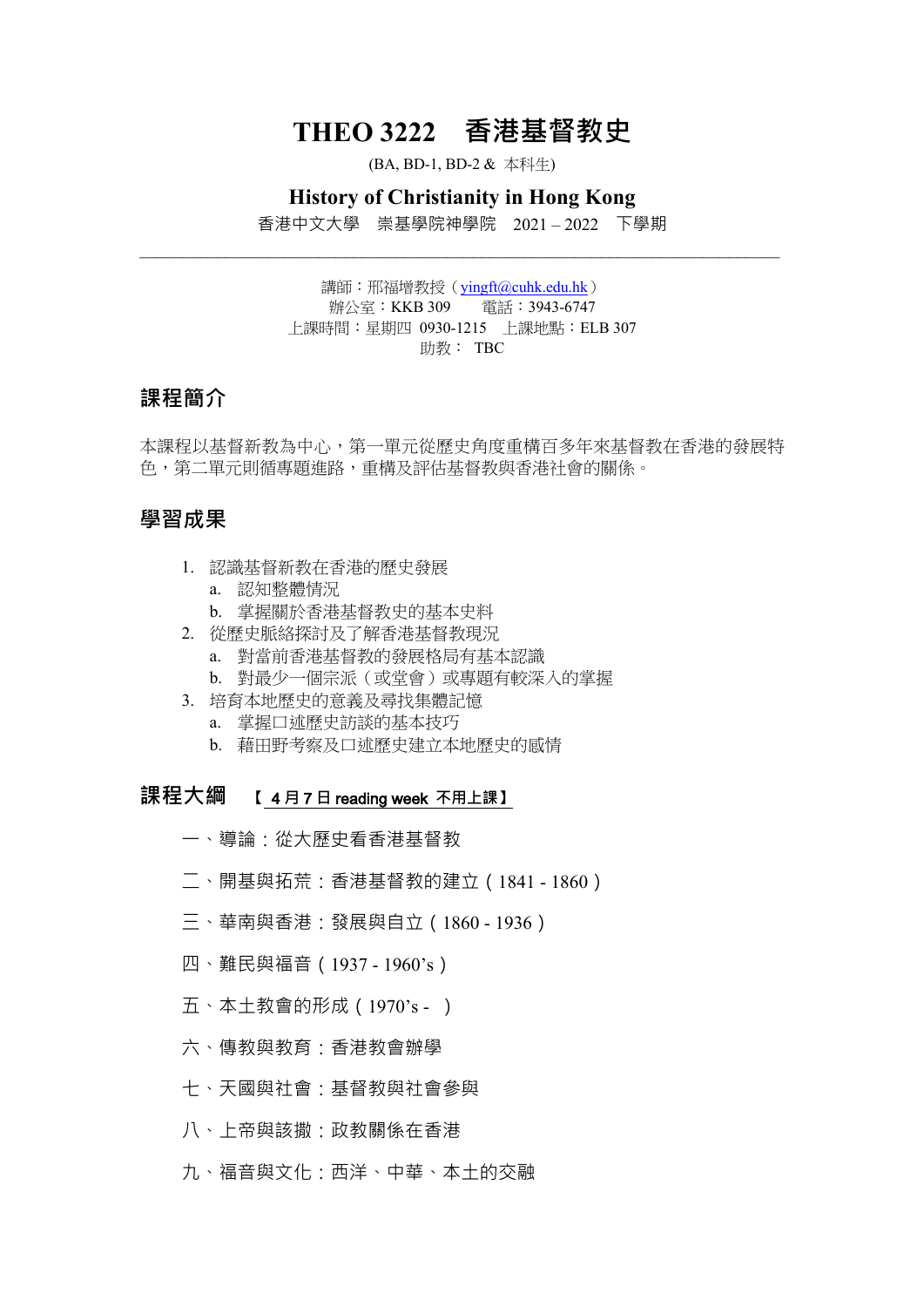# **基本教科書**

- 1. 劉粵聲編:《香港基督教會史》(香港:香港基督教聯會,1941 年;香港浸 信教會,1996 年重排增訂)。
- 2. 邢福增:《香港基督教史研究導論》(香港:建道神學院,2004)。
- 3. 邢福增:《願你的國降臨──戰後香港「基督教新村」的個案研究》(香港: 建道神學院,2002)。
- 4. 邢福增:《變局下的徘徊:從戰後到後九七香港教會社關史論》(香港:印象 文字,2018)。
- 5. 劉紹麟:《解碼香港基督教與社會脈絡:香港教會與社會的宏觀互動》(香港: 基督教文藝出版社,2018)。

# **課程要求及評分標準**

|                 | 考察報告 | 40% | 同學須參加特設的「本地教會歷史考察」,撰                | 死線 2022 |
|-----------------|------|-----|-------------------------------------|---------|
|                 | 一篇   |     | 寫考察報告兩篇,每篇字數於3000字內                 | 年4月7    |
|                 |      |     | 評分標準: (1)考察個案介紹[8%]; (2)個           | A       |
|                 |      |     | 案所見的香港基督教史議題[15%]; (3)評論            |         |
|                 |      |     | [12%];(4)參考資料及格式[5%]                |         |
| $\ddotsc$<br>11 | 口述歷史 | 60% | 選擇與香港基督教有關人物作口述歷史訪談                 | 死線 2022 |
|                 | 報告   |     | (1小時至1小時30分)                        | 年5月16   |
|                 |      |     | 重點:該人物的生平與職事所涉及香港基督                 |         |
|                 |      |     | 教課題                                 |         |
|                 |      |     | <b>評分標準</b> : (1) 事前預準[12%]; (2) 訪談 |         |
|                 |      |     | 內容及重點掌握[13%]; (3)訪談記錄逐字謄            |         |
|                 |      |     | 寫[10%]; (4) 反思[25%]                 |         |

#### **(1)本地教會歷史考察(40%)**

- 1. 目的:通過實地考察,認識歷史,並培育對本地教會的感情。歷史不再是文字與記 憶,成為活生生的過去。
- 2. 內容及日期:具體安排,須視乎疫情及限聚令規定
	- a) 基督教與早期香港社會:走進中西區(2 月 17 日(四):聖約翰座堂及聖公會 主教府)
	- b) 基督教與社區:馬鞍山鐵礦場社區(3 月 3 日(四)待定:鞍山探索館)
	- c) 基督教與社會:香港墳場與基督教(1 月 29 日(六):跑馬地香港墳場)
- 3. 要求
	- a) 同學最少出席二次考察
	- b) 選擇一次考察對象,撰寫報告一篇,內容主要簡述考察對象的歷史與特色、 是次考察如何有助您了解及認識香港基督教的發展。字數於 3000 字內。
	- c) 死線:**2022** 年 **4** 月 **7** 日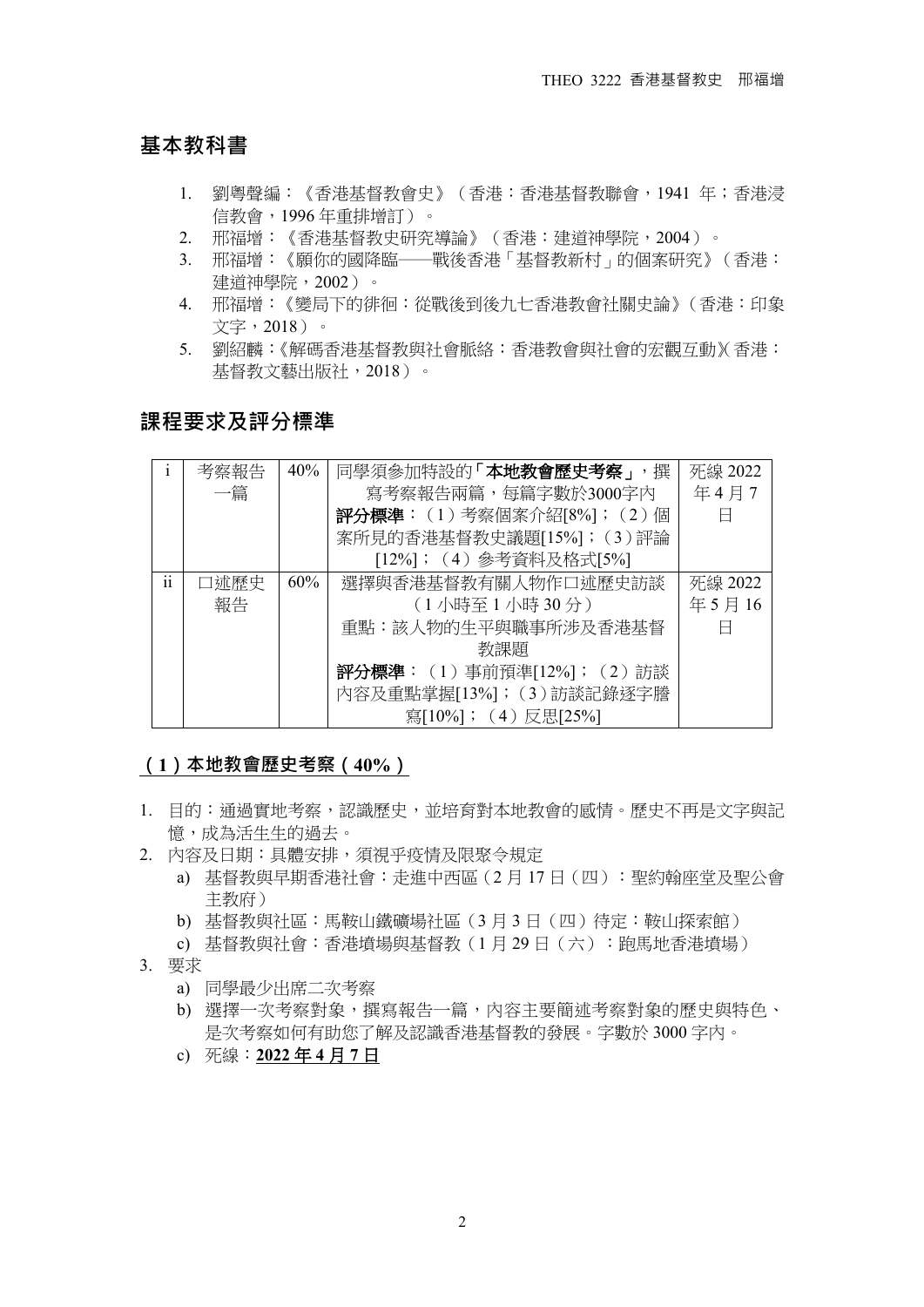THEO 3222 香港基督教史 邢福增

| <b>Assessment Rubric for Field Trip Report</b> |                  |                    |                     |                        |  |  |
|------------------------------------------------|------------------|--------------------|---------------------|------------------------|--|--|
|                                                | Excellent        | Good               | Fair                | Poor                   |  |  |
|                                                | 100%-90%         | 89%-75%            | 74%-50%             | $49\% - 0\%$           |  |  |
| Introduction<br>and                            | Very Clear       | Clear              | Quite clear         | Barely clear           |  |  |
| background (7%)                                |                  |                    |                     |                        |  |  |
| Knowledge<br>and                               | Insightful       | Well-considered    | Some                | Limited<br>knowledge   |  |  |
| Understanding (18%)                            | knowledge and    | knowledge<br>and   | knowledge and       | understanding<br>and   |  |  |
|                                                | understanding    | and                | understanding       | about the site and its |  |  |
|                                                | about the site   | understanding      | about the site      | place in history       |  |  |
|                                                | and its place in | about the site and | and its place in    |                        |  |  |
|                                                | history          | place<br>its<br>1n | history             |                        |  |  |
|                                                |                  | history            |                     |                        |  |  |
| and<br>Analysis                                | Thorough<br>and  | Well-informed      | Competent           | limited<br>Very        |  |  |
| Reflection $(10\%)$                            | insightful       | analysis<br>of     | description<br>of   | of<br>description      |  |  |
|                                                | analysis<br>of   | personal learning  | personal            | personal<br>learning   |  |  |
|                                                | personal         | outcomes           | learning            | outcomes               |  |  |
|                                                | learning         |                    | outcomes            |                        |  |  |
|                                                | outcomes         |                    |                     |                        |  |  |
| Format of citations                            | High accurate    | Accurate           | <b>Not</b><br>quite | with<br>Inaccurate,    |  |  |
| and reference (5%)                             |                  |                    | with<br>accurate,   | substantial omissions  |  |  |
|                                                |                  |                    | some                |                        |  |  |
|                                                |                  |                    | omissions           |                        |  |  |

# **(2)史料報告(60%)**

# **口述歷史訪談**

- 1. 目的:通過口述歷史訪談,認識歷史,並培育對本地教會的感情。歷史不再是文字 與記憶,成為活生生的過去。
- 2. 內容:
	- a) 選擇與香港基督教有關人物作口述歷史訪談
	- b) 並不是有關該人物的生平傳記,須選定其職事所涉及的某一特定香港基督教 課題
	- c) 訪談時間以 1 小時至 1 小時 30 分為限
	- d) 請擬定接受訪談同意書
- 3. 報告要求及內容
	- a) 事前預備:搜集相關訪談的背景資料及文獻,並陳述選題的要旨
	- b) 擬定訪談方向及問題
	- c) 謄寫訪談記錄(逐字)
	- d) 個人反思: 就本課程有關內容, 作反思析論; 個人在訪談過程中學習經驗反 思
	- e) 死線:**2022** 年 **5** 月 **16** 日

| <b>Assessment Rubric for Oral History Report</b> |                 |                                              |                   |                                                  |  |
|--------------------------------------------------|-----------------|----------------------------------------------|-------------------|--------------------------------------------------|--|
|                                                  | Excellent       | Good                                         | Fair              | Poor                                             |  |
|                                                  | 100%-90%        | 89%-75%                                      | 74%-50%           | 49%-0%                                           |  |
| Pre-interview                                    | Provides<br>a l | Provides a sense                             | Provides          | an Provides no sense of                          |  |
| preparation $(15%)$                              | strong sense of | the<br>of                                    | unclear<br>sense  | interviewee's<br>the                             |  |
|                                                  | the             | interviewee's                                | $\circ$ of<br>the | background<br>using                              |  |
|                                                  | interviewee's   | background with interviewee's dates, details |                   | and                                              |  |
|                                                  | background      |                                              |                   | limited use of background anecdotes for context. |  |
|                                                  | with extended   | dates, details and and does not No           |                   | historical                                       |  |
|                                                  | use of dates,   | anecdotes                                    | to include dates, | background<br>for                                |  |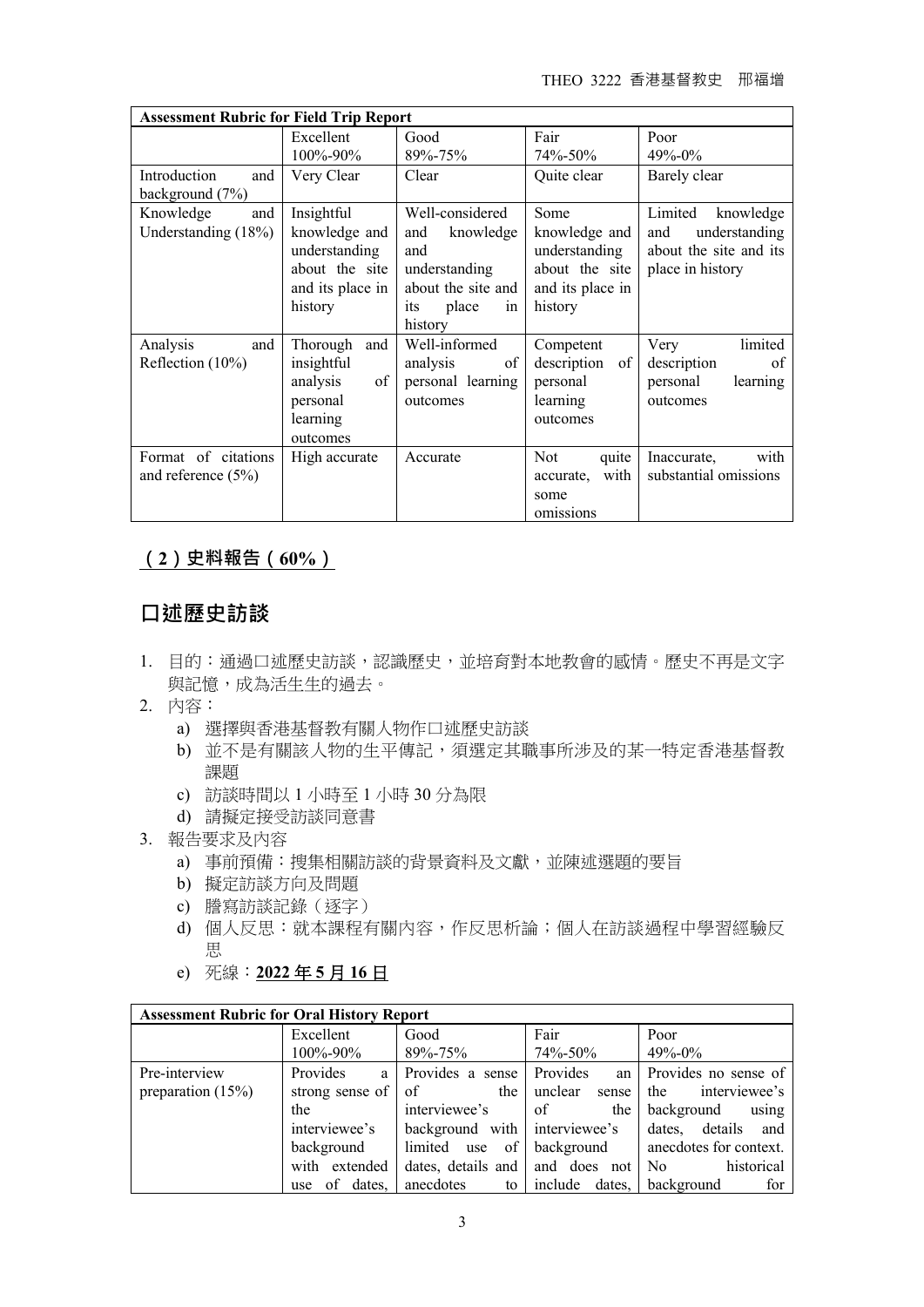THEO 3222 香港基督教史 邢福增

|                                 | details<br>and<br>anecdotes<br>to<br>provide<br>context.<br>Establishes<br>a<br>strong<br>historical<br>background for<br>understanding<br>interview<br>the<br>drawing<br>evidence from<br>related primary<br>and secondary<br>sources. | provide context.<br>Historical<br>background<br>for<br>understanding the<br>interview<br>uses<br>evidence<br>some<br>from<br>related<br>primary<br>and<br>secondary<br>sources                       | details<br>and<br>anecdotes<br>to<br>provide<br>context.<br>Establishes<br>a<br>weak<br>background for<br>understanding<br>interview<br>the<br>drawing little<br>evidence from<br>related sources.          | understanding<br>the<br>interview<br>is<br>established.                                                                                                                                                     |
|---------------------------------|-----------------------------------------------------------------------------------------------------------------------------------------------------------------------------------------------------------------------------------------|------------------------------------------------------------------------------------------------------------------------------------------------------------------------------------------------------|-------------------------------------------------------------------------------------------------------------------------------------------------------------------------------------------------------------|-------------------------------------------------------------------------------------------------------------------------------------------------------------------------------------------------------------|
| Question design<br>(15%)        | Questions are<br>thoughtful,<br>appropriate,<br>well-phrased,<br>and well-<br>ordered.<br>Student put<br>considerable<br>time into<br>organizing<br>their interview<br>questions.                                                       | Questions are<br>mostly<br>thoughtful,<br>appropriate,<br>well-phrased, and<br>well- ordered.                                                                                                        | Questions are<br>somewhat<br>thoughtful,<br>appropriate,<br>well-phrased,<br>and well-<br>ordered.                                                                                                          | Questions are poorly<br>constructed and<br>ordered, and/or<br>somewhat<br>inappropriate.<br>Student did not put<br>considerable time<br>into organizing their<br>interview questions.                       |
| Transcribed<br>report<br>(15%)  | interview<br>The<br>well<br>was<br>transcribed<br>word for word<br>the<br>by<br>interviewer in<br>Word Doc<br>a<br>and turned in<br>with<br>the<br>and<br>summary<br>form<br>consent<br>signed by the<br>interviewee.                   | The<br>interview<br>transcribed<br>was<br>word for word by<br>the interviewer in<br>a Word Doc and<br>turned in with the<br>summary<br>and<br>form<br>consent<br>the<br>signed<br>by<br>interviewee. | The interview<br>was<br>transcribed by<br>the interviewer<br>in a Word Doc<br>but was not<br>word for word.<br>It was turned<br>in with the<br>summary and<br>consent form<br>signed by the<br>interviewee. | interview<br>The<br>was<br>transcribed<br>not<br>properly and was not<br>word for word. It was<br>not turned in with the<br>summary and consent<br>form signed by the<br>interviewee<br>in<br>a<br>Word Doc |
| Personal<br>reflection<br>(15%) | Thorough<br>and<br>insightful<br>analysis<br>of<br>personal<br>learning<br>outcomes                                                                                                                                                     | Well-informed<br>analysis<br>of<br>personal learning<br>outcomes                                                                                                                                     | Competent<br>description of<br>personal<br>learning<br>outcomes                                                                                                                                             | limited<br>. Very<br>description<br>of<br>personal<br>learning<br>outcomes                                                                                                                                  |

#### **Grade Descriptor:**

A Outstanding performance on all learning outcomes.

- A- Generally outstanding performance on all (or almost all) learning outcomes.
- B Substantial performance on all learning outcomes, OR high performance on some learning outcomes which compensates for less satisfactory performance on others, resulting in overall substantial performance.
- C Satisfactory performance on the majority of learning outcomes, possibly with a few weaknesses.
- D Barely satisfactory performance on a number of learning outcomes
- F Unsatisfactory performance on a number of learning outcomes, OR failure to meet specified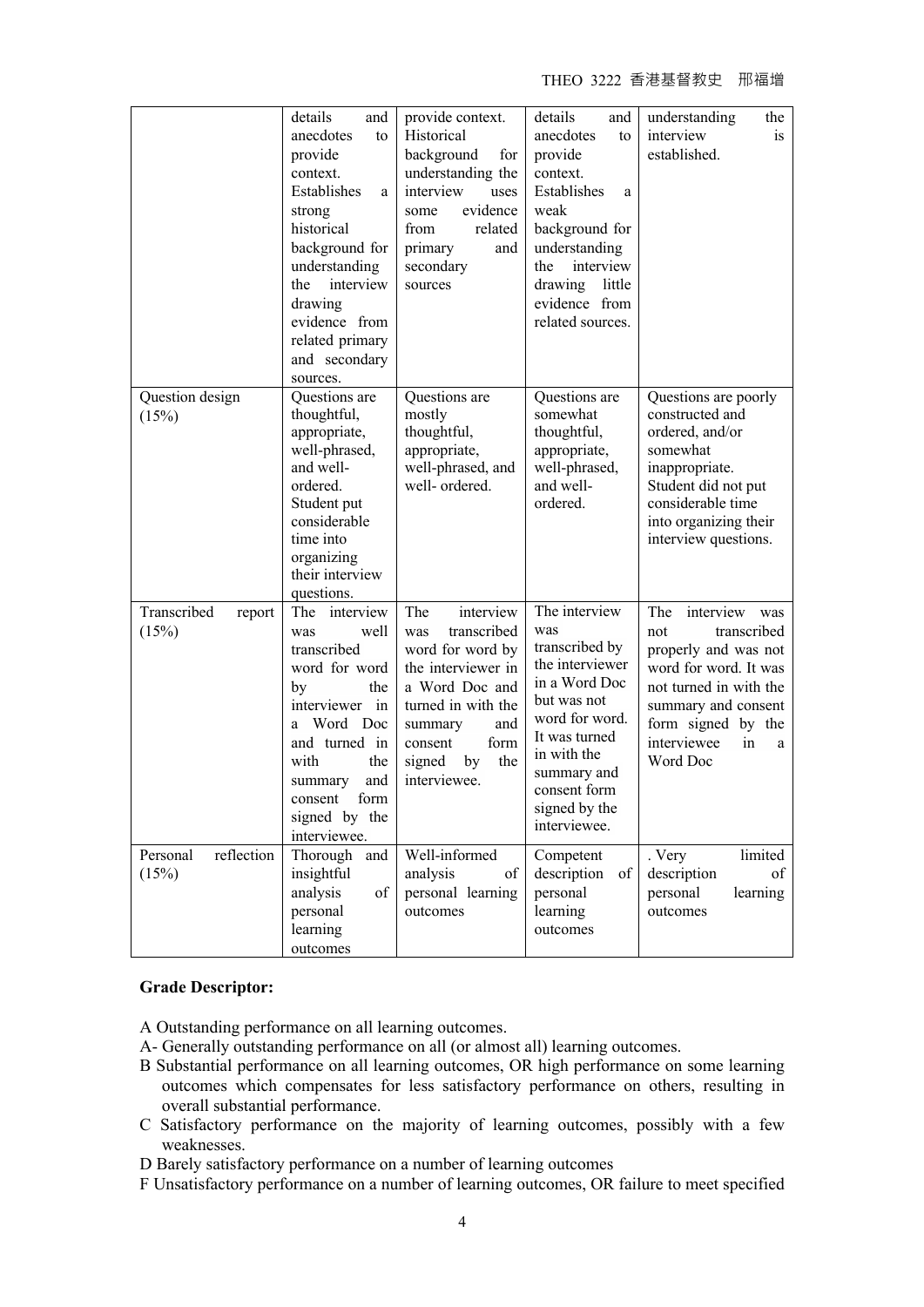assessment requirements.

# **其他注意事宜**

- 1. 同 學 必 須 在 Blackboard 呈交功 課 。 檔 案 名 稱 格 式 如 下 : **THEO 3222\_NAME\_Report 1 or Report 2**
- 2. 同學須同時 將 功 課 上 載 至 VeriGuide 【https://academic.veriguide.org/academic/login\_CUHK.jspx】,下載誠實聲明 【 https://www.cuhk.edu.hk/policy/academichonesty/Eng\_htm\_files\_(2013-14)/ p10.htm】,附於功課末頁一併呈交。
- 3. 報告必須以嚴謹學術論文格式撰寫,以註腳註明參考出處,並附參考書 目。
- 4. 同學務必登入http://www.cuhk.edu.hk/policy/academichonesty/了解抄襲/剽竊 (plagiarism)的定義,並避免觸犯有關規定。
- 5. 同學可在 Blackboard 下載本科資料及參閱通告。同學亦可透過 Blackboard 獲悉老師對功課的評語。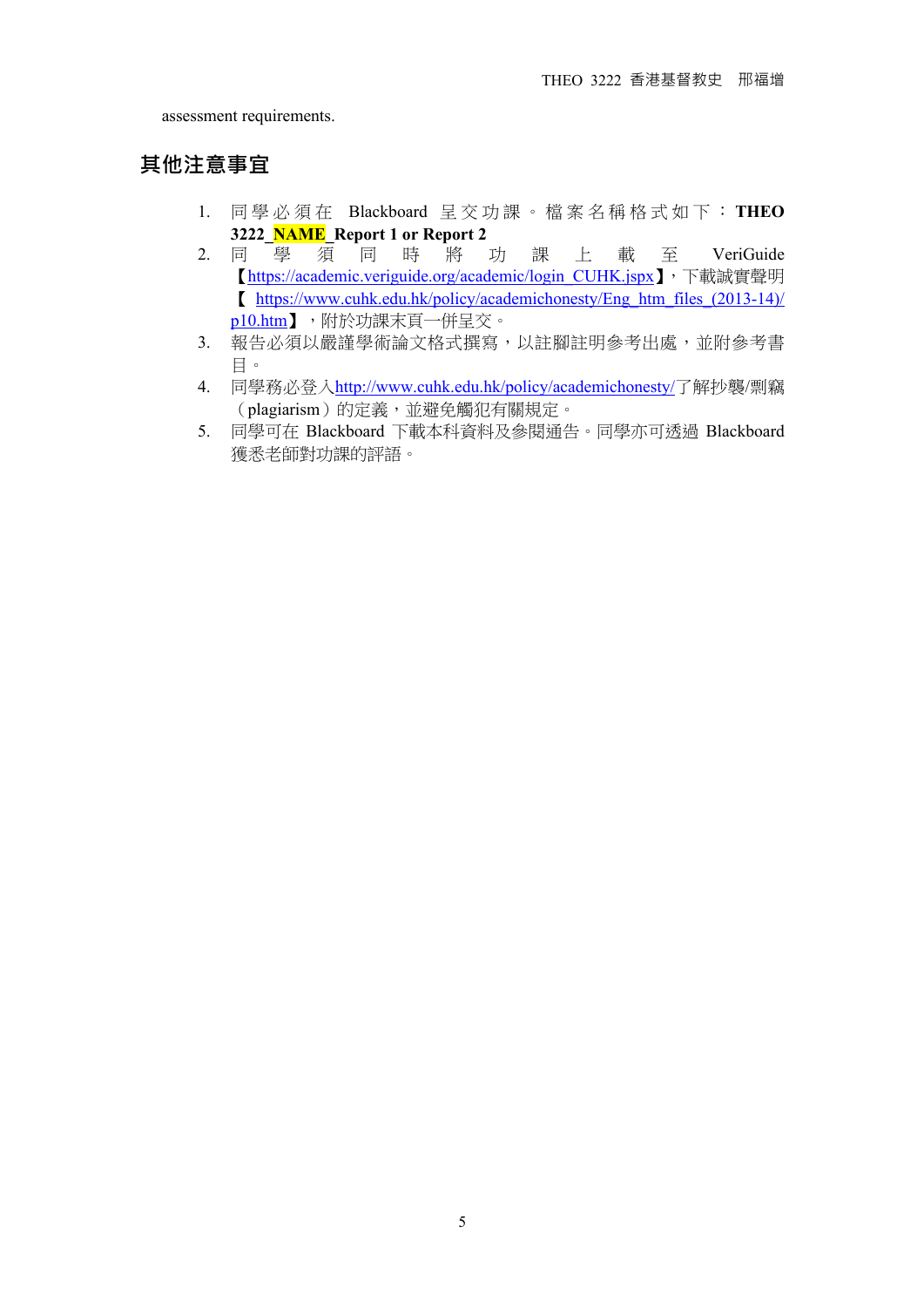### **參考書目**

#### **一、重要工具資料**!

李培德編:《香港史研究書目題解》(香港:三聯書店,2001)。【Ref.】 霍啟昌編著:《香港史教學參考資料》第 1 冊(香港:商務印書館,1995)。 邢福增:〈香港教會史研究回顧〉,《香港基督教史研究導論》。

Shulman, Frank J. & Shulman, Anna L. Compiled & Edited. *Doctoral Dissertations on Hong Kong, 1900-1997: An Annotated Bibliography*. Hong Kong: Hong Kong University Press, 2001.【Ref.】

Wong, Timothy M. K. "A Survey of English and Chinese Sources Materials Related to the History of Christianity in Hong Kong," *Ching Feng* 41:1(March 1998):1-40.

Ho, Pui-yin. *The Administrative History of Hong Kong Government Agencies, 1841-2002*. Hong Kong: HKU Press, 2004.

# **二、香港史概論**!

丁新豹、盧淑櫻:《非我族裔:戰前香港的外籍族群》(香港:三聯,2014)。 王宏志:《歷史的沉重──從香港看中國大陸的香港史論述》(香港:牛津大學出版社,2000)。 王賡武編:《香港史新編》上下冊(香港:三聯,1997)。 余繩武、劉存寬編:《十九世紀的香港》(北京:中華書局,1994)。 余繩武、劉蜀永編:《二十世紀的香港》(香港:麒麟書業,1995)。 呂大樂:《四代香港人》(香港:進一步,2007)。 呂大樂:《那似曾相識的七十年代》(香港:中華書局,2020 增訂版)。 呂大樂:《香港模式:從現在式到過去式》(香港:中華書局,2015)。 呂大樂:《唔該埋單––––一個社會學家的香港筆記》(香港:閒人行,1997;香港:牛津大學, 2007 增訂版)。 李立峯編:《時代的行動者:反修例運動群像》(香港:牛津大學出版社,2021)。 李準祥:《香港開港:歷史新編》(香港:中華,2019)。 施其樂(Carl T. Smith)著,宋鴻耀譯:《歷史的覺醒——香港社會史論》(香港:教育圖書公 司,1999)。 香城史:《空白的一者年:教科書不會告訴你的香港歷史》(香港:蜂鳥,2021)。 徐承恩:《城邦舊事:十二本書看香港本土史》(香港:青森文化,2014)。 徐承恩:《鬱躁的城邦:香港民族源流史》(香港:圓桌文化,2015)。 馬冠堯、張順光:《港島北岸百年變遷》(香港:天地,2021)。 馬嶽:《反抗的共同體:二○一九年香港反送中運動》(新北:左岸文化,2020)。 張瑞威:《拆村:消逝的九龍村落》(香港:三聯,2013)。 張燦輝:《我城存歿》(香港:時代文創,2021)。 陳子安:《變奏漁村:廟宇、節日與筲箕灣地區歷史,1872-2016》(香港:中華書局,2018)。 陳慎慶編:《諸神嘉年華——香港宗教研究》(香港:牛津大學出版社,2002)。 麥志坤著,林立偉譯:《冷戰與香港英美關係,1949-1957》(香港:中華書局,2018)。 程翔:《香港六七暴動始末:解讀吳荻舟》(香港:牛津大學,2018)。 楊奇編:《香港概論》上下卷(香港:三聯,1993)。 劉智鵬、劉蜀永:《香港:從遠古到九七》(香港:城市大學出版社,2019)。 劉智鵬:《香港早期華人菁英》(香港:中華書局,2011)。 劉蜀永編:《簡明香港史》(香港:三聯,1998)。 劉潤和:《新界簡史》(香港:三聯書店,1999)。 蔡榮芳:《香港人之香港史,1841-1945》(香港:牛津大學出版社,2000)。 鄧頌開、貍曉敏:《粵港關係史》(香港:麒麟書業,1997)。 鄭煒、袁瑋熙:《社運年代:香港抗爭政治的軌跡》(香港:香港中文大學,2018)。 黎恩灝:《破解香港的威權法治──傘後與反送中以來的民主運動》(台北:秀威,2021)。 盧斯達:《如水赴壑:香港歷史與意識之流》(香港:山道,2021)。 蕭國健:《香港歷史與社會》(香港:教育圖書公司,1994)。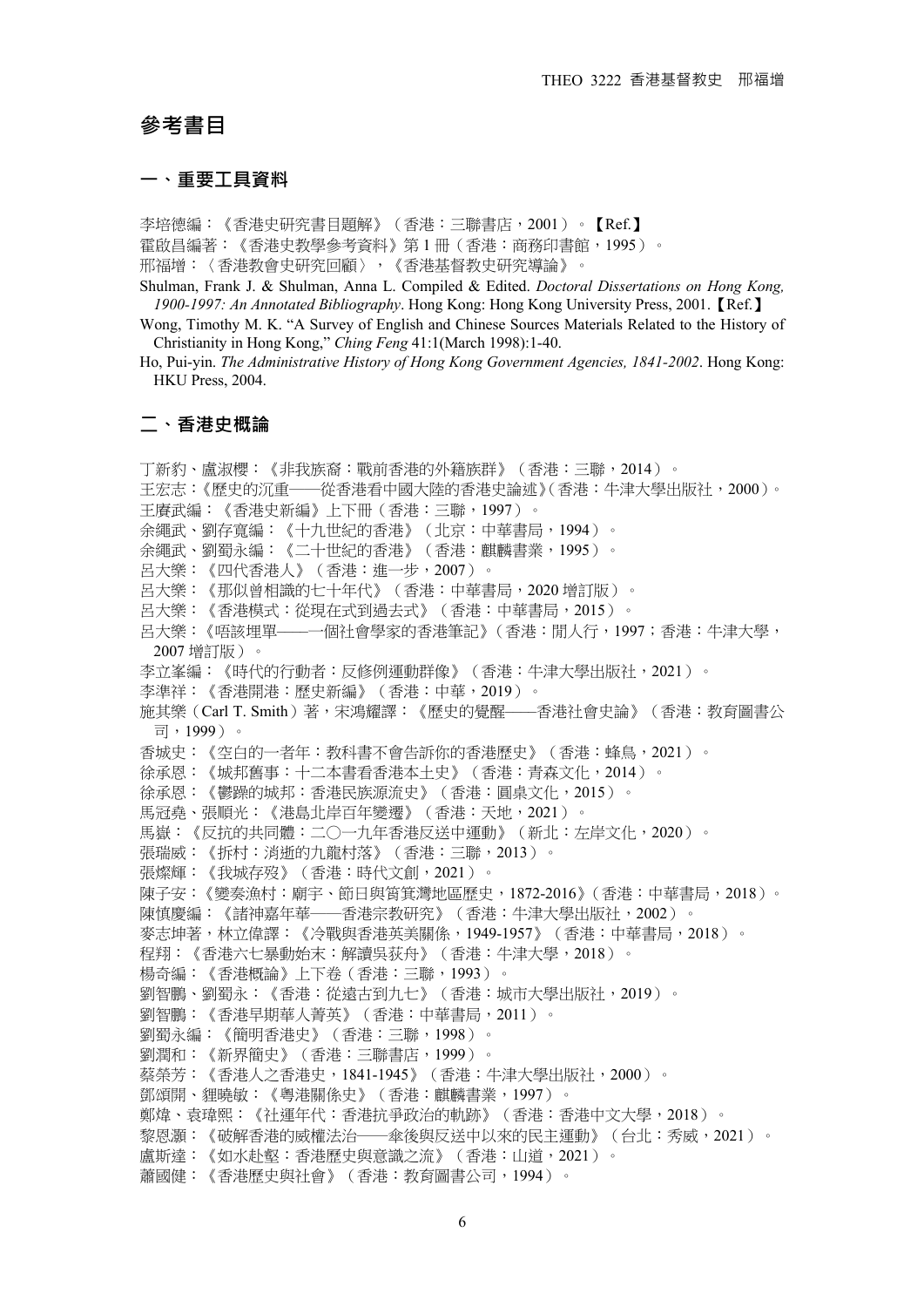霍啟昌:《香港與近代中國》(香港:商務印書館,1992)。

謝均才編:《我們的地方,我們的時間──香港社會新編》(香港:牛津大學出版社,2002)。

- Carroll, John M. *A Concise History of Hong Kong*. HK: HKUP, 2007. 中譯:高馬可著,林立偉譯: 《香港簡史──從殖民地至特別行政區》(香港:蜂鳥,2021)。
- Eitel, E. J. *Europe in China: The History of Hong Kong, From the Beginning to the Year 1882*. Hong Kong: Kelly & Walsh Ltd., 1895.

Endacott, G. B. *A History of Hong Kong*. Hong Kong: Oxford Univ. Press, 1964.

Faure David. *Colonialism and the Hong Kong Mentality*. Hong Kong: Centre of Asian Studies, University of Hong Kong, 2004.

Faure, David, ed. *Hong Kong: A Reader in Social History*. Hong Kong: Oxford Univ. Press, 2003.

- Fok, K. C. *Lectures on Hong Kong History: Hong Kong's Role in Modern Chinese History*. Hong Kong: The Commercial Press, 1990.
- Hayes, James. *The Great Difference: Hong Kong's New Territories and Its People 1898-2004*. HK: HKUP, 2006.
- Munn, Christopher. *Anglo-China: Chinese People and British Rule in Hong Kong, 1841-1880*. Richmond, England: Curzon Press, 2001.
- Smith, Carl T. *A Sense of History: Studies in the Social & Urban History of Hong Kong*. Hong Kong: H.K. Educational Pub. Co., 1995.
- Tsang, Steve. *A Modern History of Hong Kong*. Hong Kong: HKU Press, 2004.

Watson, James L. & Watson, Rubie S. *Village Life in Hong Kong: Politics, Gender, and Ritual in the New Territories*. Hong Kong: Chinese University Press, 2004.

#### **三、香港教會史概論**!

「香港教會半世紀」專輯,《中國神學研究院期刊》,第 25 期(1998 年 7 月)。

- 尹文楷:〈二十五年來之香港教會〉,《真光》,第 26 卷 6 號(1927 年 6 月)。
- 李志剛:《香港基督教會史研究》(香港:道聲,1987)。
- 李志剛:《香港教會掌故》(香港:三聯書店,1992)。
- 李志剛:《基督教與早期香港社會》(香港:三聯,2012)。
- 李志剛:《基督教與近代中國文化論文集(二)》(台北:宇宙光,1993)。
- 李志剛:《基督教與近代中國文化論文集》(台北:宇宙光,1989)。

邢福增:〈一九四九年前香港教會的發展──宏觀歷史的考察(1842-1949)〉,《香港基督教 史研究導論》。

- 邢福增:〈延續與斷裂──基督教在五十年代的香港〉,《香港基督教史研究導論》。
- 陳智衡:《太陽旗下的十架:香港日治時期基督教會史(1941-1945)》(香港:建道神學院, 2009)。
- 劉粵聲編:《香港基督教會史》(香港:香港基督教聯會,1941 年;香港浸信教會,1996 年重 排增訂)。
- 鮫島盛隆著,龔書森譯:《香港回想記——日軍佔領下的香港教會》(香港:基督教文藝出版社, 1971)。
- 藍如溪、胡美林著:《日治下香港的一隅》(香港:伯特利教會,2000)。
- 羅香林:〈中國族譜所記基督教之傳播與近代中國之關係〉,《東方文化》,第 7 卷 1 期(1969 年 1 月), 頁 1 至 21。
- 羅香林:《香港與中西文化》(香港:中國學社,1960)。
- Ha, Louis. "Catholicism in Hong Kong." In *The Other Hong Kong Report 1991*. Ed. by Sung Yun-wing & Lee Ling Kwan. Hong Kong: CUHK Press, 1991, pp.527-541.
- Lam, Anthony S. K. "Christianity & Buddhism." In *The Other Hong Kong Report 1995*. Ed. by Stephen Y.L. Cheung & Stephen M.H. Sze. Hong Kong: CUHK Press, 1995, pp.439-451.
- Luk, Bernard H.K. "Custom & Religion. " In *The Other Hong Kong Report 1990*. Ed. by Richard Y. C. Wong & Joseph Y. S. Cheng. Hong Kong: CUHK Press, 1990, pp.565-581.
- Luk, Bernard H.K. "Religion & Custom." In *The Other Hong Kong Report 1989*. Ed. by T. L. Tsim & Bernard H. K. Luk. Hong Kong: CUHK Press, 1989, pp.317-332.
- Smith, Carl T. *Chinese Christians: Elites, Middlemen, and the Church in Hong Kong*. Hong Kong: Oxford Univ. Press, 1984.
- Yuen, Mary M.Y. "The Catholic Church in Political Transition. " In *The Other Hong Kong Report 1997*. Ed. by Joseph Y. S. Cheng. Hong Kong: CUHK Press, 1997, pp.505-528.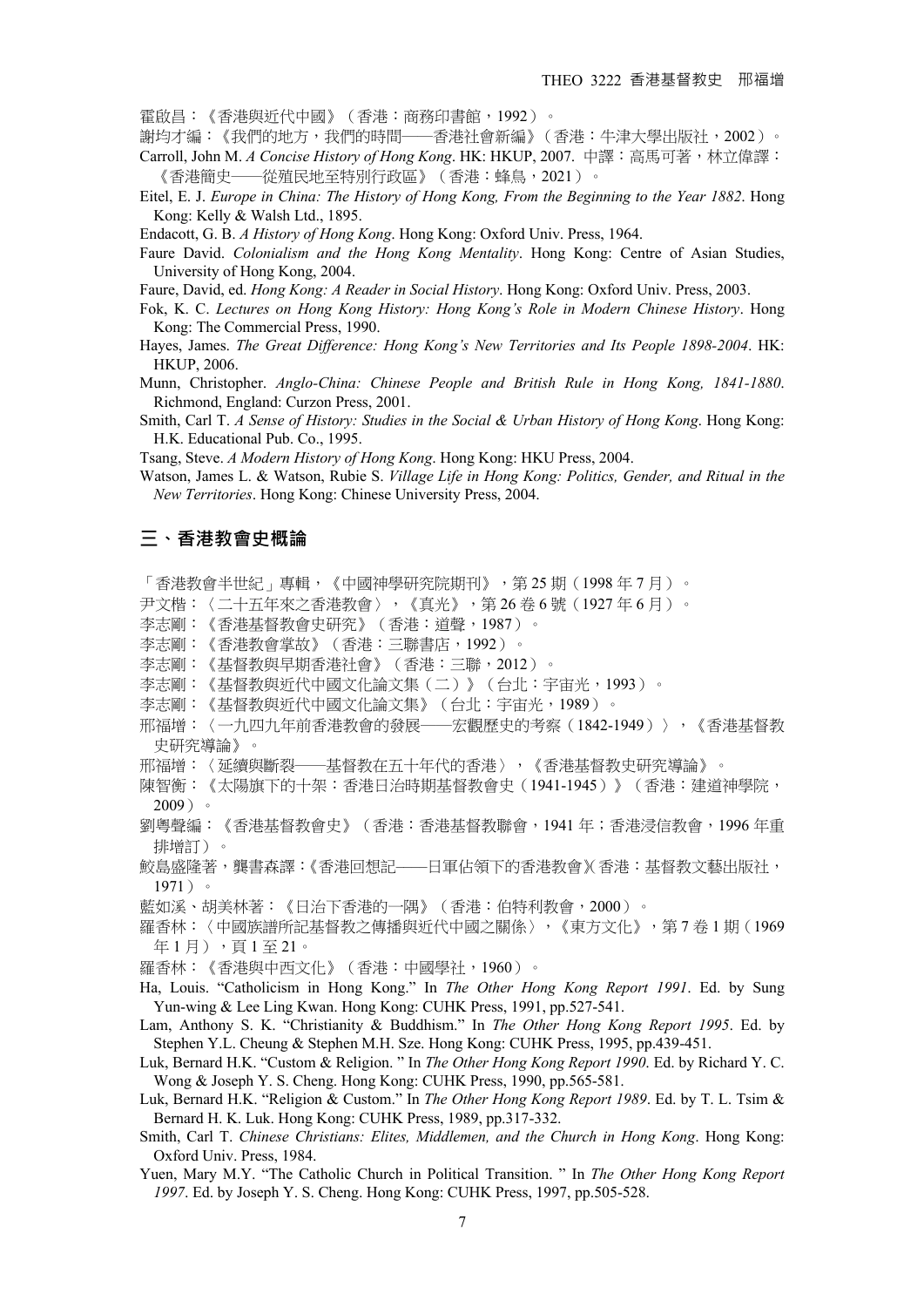#### **四、香港教會發展普查/會議**!

Cressy, Earl H. *City Churches in Hong Kong: With a Supplementary Survey of all Churches in the Colony*. Hong Kong: n.p., 1956. Cressy, Earl H. & Noren, Loren E. *Urban Church Growth in Hong Kong, 1955-1958; Second Hong Kong Study*. Hong Kong: n.p., 1960. Noren, Loren E. *Urban Church Growth in Hong Kong, 1958-1962; Third Hong Kong Study*. Hong Kong: n.p., 1964. 香港教會更新運動編著:《2014 香港教會普查簡報》(香港:該會,2015)。 香港教會更新運動編著:《一九九九年香港教會普查──堂會普查部分簡要報告》(香港:該會,  $2000$ )。 香港教會更新運動編著:《二○○四年香港教會普查簡報》(香港:該會,2004)。 香港教會更新運動編著:《廿一世紀教會牧養與挑戰──九九香港教會普查報告及回應》(香港: 該會,2002)。 香港教會更新運動編著:《回歸十年.使命再思──香港教會研究 2009》(香港:該會,2011)。 香港教會更新運動編著:《香港教會未來趨勢》(香港:世界宣明會,1996)。 香港教會更新運動編著:《轉變中的成長──香港教會研究 2006》(香港:該會,2006)。 香港教會更新運動編著:《2019 香港教會普查簡報》(香港:該會,2020)。 香港教會更新運動編著:《應對時勢.教會更新──香港教會研究 2019》(香港:該會,2021)。 香港教會更新運動編著:《2021 逆境中香港教會跟進研究簡報》(香港:該會,2021)。 香港福音二千編著:《九十年代的挑戰––––全港華人教會概況普查報告及回應》(香港:世界宣 明會,1991)。 盧樹珠編著:《他們如何增長––––香港教會增長抽樣調查報告》(香港:世界華人福音事工聯絡 中心,1983)。 羅曼華:《香港教會增長研究報告書》(香港:世界華人福音事工聯絡中心、天道書樓,1979)。 香港基督教協進會編:《七十年代香港教會的使命––––路向興計劃》(香港:基督教協進會, 1971)。 香港基督教協進會編:《七十年代香港教會的使命––––「路向興計劃」指南》(香港:基督教協 進會,1971)。 Hong Kong Christian Council ed. *The Mission of the Church in Hong Kong: a Report of the Mid-decade Mission Consultation, January 19-22, 1986*. HK: the Council, 1976. 〈八十年代香港教會使命諮詢會議總報告〉,《信息》,1981 年 2 月。 香港基督教協進會編:《合一承擔牧萬民:九十年代香港教會使命諮詢會議》(香港:該會, 1990)。 香港基督教協進會編:《探前路,迎挑戰,共負世紀新使命:廿一世紀香港教會使命諮詢會議》

#### **五、主要宗派/教派/教會/機構發展(週年紀念特刊除外)**!

(香港:該會,2000)。

劉紹麟:《香港華人教會之開基──一八四二年至一八六六年的香港基督教會史》(香港:中國 神學研究院,2003)。

邢福增、劉紹麟:《天國.龍城:香港聖公會聖三一堂史(1890-2009)》(香港:宗文社,2010)。 周佳榮、黃文江:《香港聖公會聖保羅堂百年史》(香港:中華書局,2013)。

梁操雅主編:《匠人·匠心·匠情繫紅磡——承傳與變易:香港聖公會聖匠堂六十周年口述歷 史》(香港:商務,2015)。

鍾仁立:《中華聖公會華南教區百年史略》(香港:中華聖公會會督府,1951)。

- 鍾卓芝、邢福增:《荊冕榮光:香港聖公會荊冕堂五十周年堂史(1965-2015)(香港:宗文社, 2018)。
- 魏克利(Philip L. Wickeri)、陳睿文:《萬代要稱妳有福:香港聖公會聖馬利亞堂史(1912-2012) (香港:宗文社,2014)。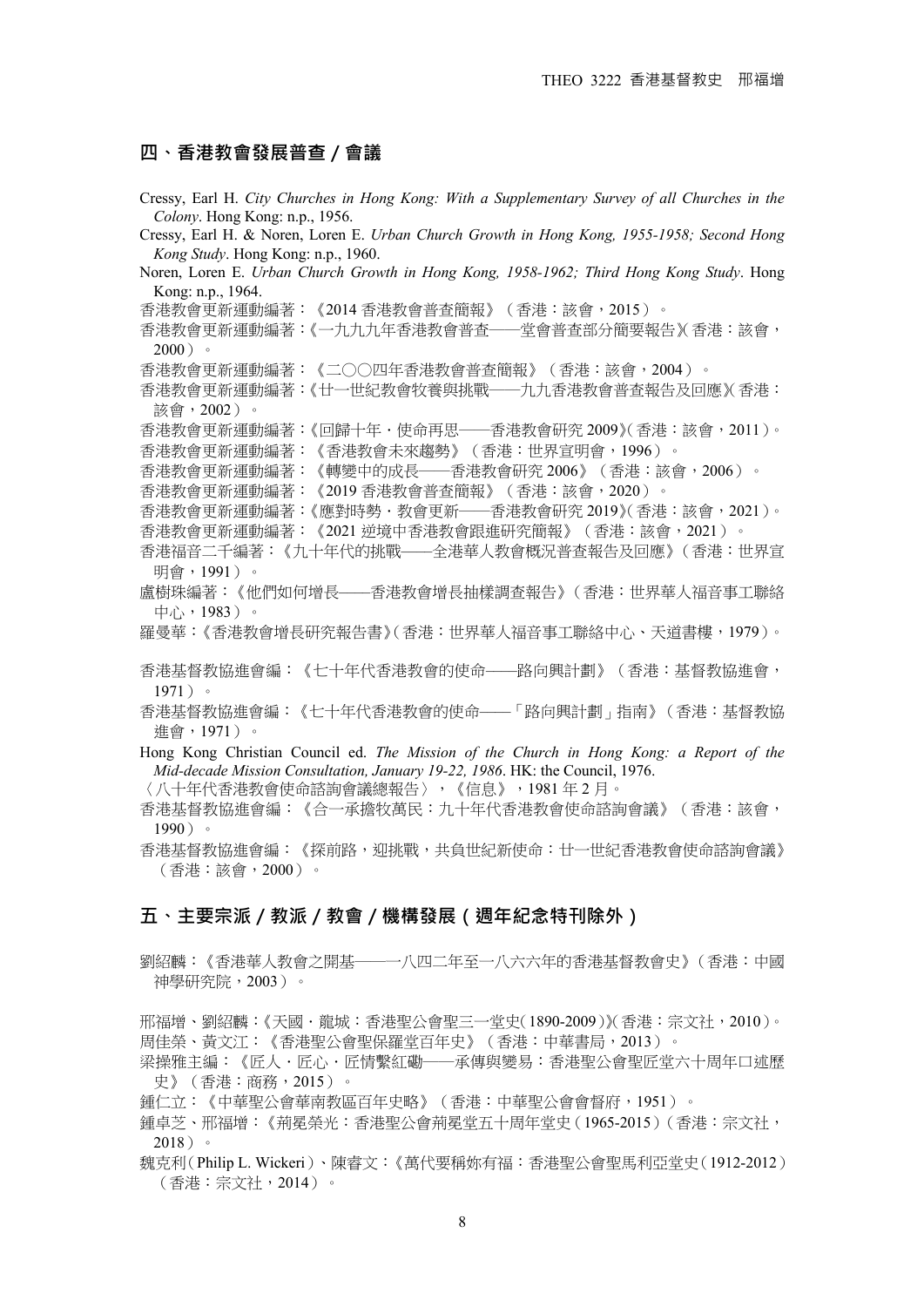- Endacott, George B & She, Dorothy E. *The Diocese of Victoria, Hong Kong: A Hundred Years Church History, 1849-1949*. Hong Kong: Kelly & Welsh Ltd., 1949.
- Wickeri, Philip L. & Chen, Ruiwen. *Thy Kingdom Come: A Photographic History of Anglicanism in Hong Kong, Macau, and Mainland China*. HK: HKUP, 2006.
- Wickeri, Philip L. *Hong Kong's Last English Bishop: The Life and Times of John Gilbert Hindley Baker.* HK: HKUP, 2021.
- Wolfendale, Stuart. *Imperial to International: A History of St. John's Cathedral, Hong Kong*. Hong Kong: HKU Press, 2013.
- 李金強:《自立與關懷──香港浸信教會百年史》(香港:商務印書館,2002)。
- 邢福增:〈香港開埠初期的潮語教會(1842-1860)〉, 邢福增編: 《潮汕社會與基督教史論》 (廣州:汕頭大學出版社,2012)。
- 徐松石編:《華人浸信會史錄》,第二輯:「港澳地區」(香港:浸信會出版部,1971)。
- 許承恩:〈戰後香港潮語教會研究〉,邢福增編:《潮汕社會與基督教史論》(廣州:汕頭大學 出版社,2012)。
- 湯紹源:〈長洲浸信會源考之十九世紀的一頁〉,《長洲浸信會一百六十週年紀念特刊》(香港: 該堂,2004)。
- 劉粵聲編:《兩廣浸信會史略》(1937 年初版,香港:香港浸信教會,1997 年重排版)。
- Chan, Chung-Yan Joyce. "'Beating the Rock' with the Hammer of God's Word: William Dean and Denominational Identity in Cross-Cultural Context." Ph.D. Dissertation, Baylor University, 2003.
- Lin, Tat Kit, "Ethnic Identity in a Hong Kong Religious Setting: The Kowloon City Swatow Baptist Church and its Members, unpublished M. Phil. Dissertation, Department of Anthropology, CUHK, 2007.
- Soo, Ming-wo. "Christianity in a Colonial & Chinese Context: the Internal Organization & External Relations of Swatow Baptist Church in Hong Kong." Ph. D. thesis, Univ. of London, 1980.
- Wong, Paul Yat-keung. "The History of Baptist Missions in Hong Kong." Ph. D Thesis, Southern Baptist Theological Seminary, 1974.
- 文國偉:《循道衛理入神州》(香港:循道衛理聯合教會,1995)。
- 張學明:《北衛一甲子(1953-2013)》(香港:循道衛理聯合教會北角衛理堂,2013)。
- 黃作編著:《華南循道公會百年簡史(1851-1950)》(香港:香港聯區,1950)。
- 盧約翰(John Rose)著,楊林譯:《苦難重重的教會——循道公會華南教區開基一百年的歷史 (1851-1951)》(香港:循道衛理聯合教會,1984)。
- Mellor, G. Howard. A *Brief History of the Methodist International Church Hong Kong, 1893-2013*. HK: Methodist International Church Hong Kong, 2013.
- 蕭克諧:《認識信義宗教會》(香港:道聲出版社,1997)。
- 羅彥彬:《禮賢會在華傳教史(1847-1947)》(香港:禮賢會香港區會,1968)。
- 史萊達(Herman Schlyter)瑞典文原著,韋擎(Göran Wiking)英譯,周天和中譯:《韓山明: 瑞典第一位前往中國的宣教士》(香港:崇真會,2008)。
- 余偉雄編:《基督教香港崇真會史略》(香港:崇真會出版部,1974)。
- 威一致(Hermann Witschi)德文原著,戴智民(Richard Deutsch)英譯,周天和中譯:《波瀾起 伏靠主恩:巴色差會來華宣教簡史續集》(香港:崇真會,2010)。
- 施拉德(Schlatter, Wilhelm)德文原著,施拉德及戴智民(Richard Deutsch)英譯,周天和中譯: 《曠野一孤雁:黎力基傳》(香港:崇真會,2012)。
- 施拉德(Schlatter, Wilhelm)德文原著,戴智民(Richard Deutsch)英譯,周天和中譯:《眞光 照客家》(香港:崇真會,2008)。
- 湯泳詩:〈香港華人教會之研究──以香港崇真會為個案〉,《建道學刊》,第 16 期(2001 年 7 月)。
- 湯泳詩:《一個華南客家教會的研究──從巴色會到香港崇真會》(香港:基督教中國宗教文化 研究社,2002,2012)。
- 湯泳詩:《瑞澤香江:香港巴色會》(香港:香港大學美術館,2005)。

《回望恩典路:香港宣道會六十年的足跡》(香港:基督教宣道會香港區聯會,2010)。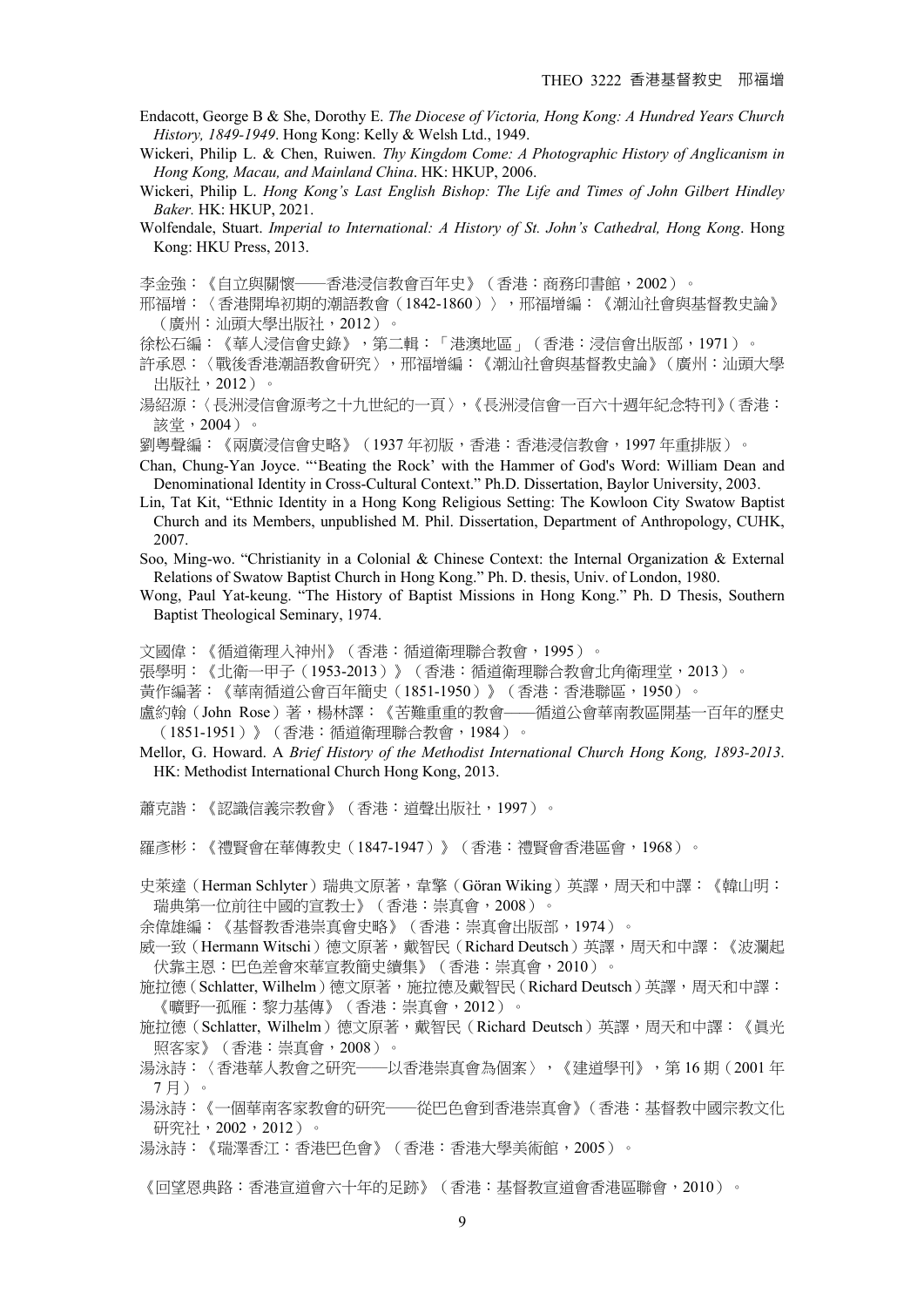梁家麟:〈五十年代宣道會在調景嶺的工作〉,劉義章、黃文江編:《香港社會與文化史論集》 (香港:香港中文大學聯合書院,2002)。

梁家麟:《華人宣道會百年史》(香港:建道神學院,1998)。

- 黃彩蓮、陳以恆:《恩典之路:宣道會北角堂六十年的歷史與傳統(1952-2012)(香港:北宣, 2013 )。
- 何明章:《宣道運動在香港:香港宣道會的發展歷史(1949-1999)》(香港:建道神學院基督 教與中國文化研究中心, 2021)。
- 王誌信:《道濟會堂史:中國第一家自立教會(1886-1926)》(香港:基督教文藝,1986,2018 年修訂版)。

俞強:《近代滬港雙城記──早期倫敦會來華傳教士在滬港活動初探》(北京:宗教文化出版社, 2009)。

- 劉紹麟:《中華基督教會合一堂史──從一八四三年建基至現代》(香港:該堂,2003)。
- 黃彩蓮:《香港閩南教會研究》(香港:建道神學院,2005)。
- 李金強:《福源潮汕澤香江:基督教潮人生命堂百年史述(1909-2009)》(香港:商務,2009)。

Cham, Shun-hing. "The Social Construction of Charismatic Sect: The Case of Shepherd Community Church in Hong Kong." in *Ching Feng* 39.1(March 1996): 48-69.

陳慎慶:〈教派的社會構成——香港牧鄰教會的個案〉,《二十一世紀》,1995 年 8 月號,頁 149-157。

香港華人基督教聯會編:《會員堂會務概況:1983》(香港:該會,1983)。 香港華人基督教聯會編:《會員堂會務概況:1987》(香港:該會,1987)。 香港華人基督教聯會編:《會員堂會務概況:1992》(香港:該會,1992)。 香港華人基督教聯會編:《會員堂會務概況:2003-2005》(香港:該會,2005)。

《生不盡·火在燒:FES 與學生福音運動(1957-2007)》(香港:香港基督徒學生福音團契, 2007)。

吳思源、李金強編:《主恩永偕:香港華人基督教聯會百年史(1915-2015)》(香港:香港華 人基督教聯會,2018)。

- 李金強、黃彩蓮訪談、撰文:《承先啟後:港九培靈研經會口述歷史》(香港:港九培靈研經會, 2017)。
- 李金強、黃彩蓮:《基督教明燈:港九培靈研經會九十年史(1928-2018)》(香港:港九培靈 研經會,2019)。
- 梁科慶:《低調的吶喊:《突破》雜誌研究,1974-1999》(香港:突破,2016)。
- 湯泳詩:《教會使命與身分尋索:香港基督教協進會史(1954-2019)(香港:基督教文藝出版 社,香港基督教協進會,2019)。

#### **六、傳教與教育**!

王齊樂:《香港中文教育發展史》(香港:三聯書店,1996)。

余煊、蘇義有主編:《我們的願景》(香港:中華基督教會香港區會,2005)。

- 吳梓明:《香港教會辦學初探》(香港:崇基學院,1988)。
- 李子健、劉瑩、陳智德、香港教育大學香港教育博物館:《承教‧城傳:九龍學校的故事》(香 港:中華書局,2021)。
- 李志剛:〈香港培正中學辦學的基督精神及其擴展與貢獻〉,王成勉主編:《將根紮好──基督 宗教在華教育的檢討》(台北:黎明文化,2007)。
- 李金強:〈挹基督餘風──洪高煌與嶺英大學〉,王成勉主編:《將根紮好──基督宗教在華教 育的檢討》(台北:黎明文化,2007)。
- 梁家麟編著:《菁莪樂育我真光──真光創校一百三十年校史》(香港:九龍、香港真光中學校 董會,2002)。
- 陳念賢、文蘭芳:《百年樹人百載恩──英華女學校校史》(香港:英華女學校,2001)。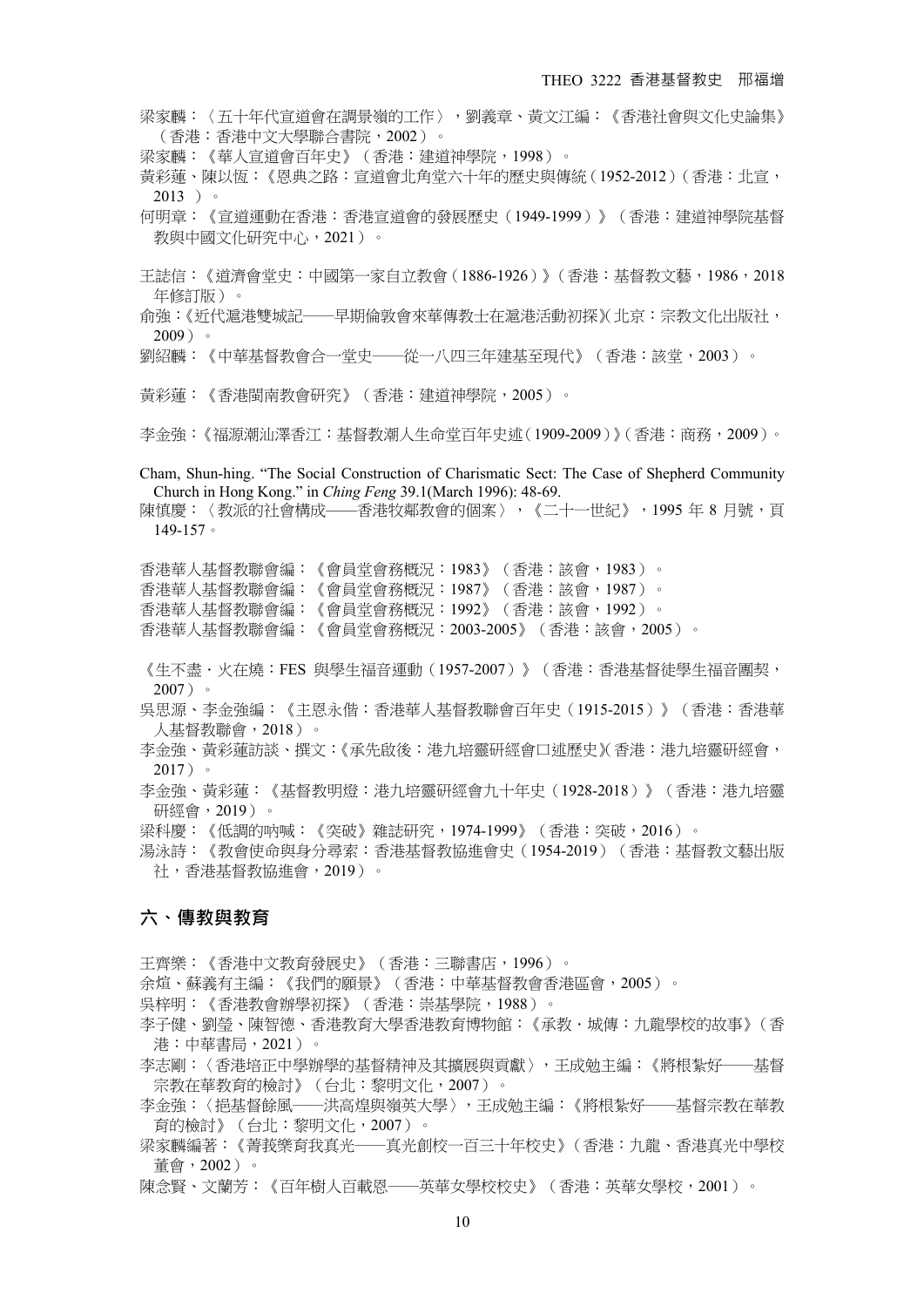陸鴻基:《從榕樹下到電腦前──香港教育的故事》(香港:進一步,2003)。

程介明:〈精誠所至金石為開––––論教會辦學〉,氏著:《政治變動中的香港教育》(香港:牛 津大學出版社,1995)。

- 黃棣才、劉亮國、香港教育大學香港教育博物館:《搖籃地:中西區教育今昔》(香港:中華書 局,2020)。
- 李子健、劉瑩、陳智德、香港教育大學香港教育博物館:《承教‧城傳:九龍學校的故事》(香 港:中華書局,2021)。

聖保羅書院同學會編著:《中國·香港·聖保羅:165 年的入與時代》(香港:商務, 2016)。 劉紹麟:《古樹英華──英華書院校史》(香港:英華書院校友會,2001)。

- Bickley, Gillian. *The Development of Education in Hong Kong, 1841-1897, as Revealed by the Early Education Reports of the Hong Kong Government, 1848-1896*. Hong Kong: Council of the Lord Wilson Heritage Trust, 2002.
- Chen, Kuan-yu. "A Century of Chinese Christian Education: An Analysis of the True Light Seminary & Its Successors in Canton & Hong Kong." Ph. D. Thesis, Univ. of Connecticut, 1972.
- Chiu, Patricia P. K. *Promoting All-Round Education for Girls: A History of Heep Yunn School, Hong Kong*. Hong Kong: Hong Kong University Press, 2020.
- Ho, Kwong Keung, "The Past, Present and Future of the Religious Schools in Hong Kong." *Compare* 26:1(1996):51-59.
- Ng, N. H. Lun. *Interactions of East and West: Development of Public Education in Early Hong Kong*. Hong Kong: The Chinese Univ. Press, 1984.
- Sweeting, Anthony. *A Phoenix Transformed: The Reconstruction of Education in Post-War Hong Kong*. Hong Kong: Oxford University Press, 1993.
- Sweeting, Anthony. *Education in Hong Kong, 1941 to 2001: Visions and Revisions*. Hong Kong: Hong Kong University Press, 2004.
- Sweeting, Anthony. *Education in Hong Kong: Pre-1841 to 1941: Facts & Opinion*. Hong Kong: HKU Press, 1990.
- Vikner, David Walter. "The Role of Christian Mission in the Establishment of Hong Kong's System of Education." Ed. D Thesis, Teacher College, Columbia Univ., 1987.
- Wang, Fung Yee & Chan-Teung Mo Wah Moira. *To Serve and to Lead: A History of the Diocesan Boys' School Hong Kong*. HK; HKU, 2009.
- Wong, Man-kong, "Christian Schools as the Major Provider of Public Education in Hong Kong, with Special Attention of Educational Work of the London Missionary Society (1843-1897)," in 王成勉 主編:《將根紮好——基督宗教在華教育的檢討》(台北:黎明文化,2007)。

#### **七、福音與文化**!

- 邢福增:〈第二次禮儀之爭與晚清中國基督徒––––以香港、廣東地區為個案〉,《建道學刊》, 第3期 (1995年1月),頁 95至 123。
- 柏志偉:〈異象與現實–––艾香德博士與道風山基督教差會(CMB)之歷史與傳統〉,陳廣培 編:《傳承與使命––––艾香德博士逝世四十五週年學術紀念文集》(香港:道風山基督教叢林, 1998)。

劉達芳編:《適合勞苦大眾的教會》(香港:中神,1992)。

Constable, Nicole:〈基督教與客家人身份〉,陳國成編:《粉嶺》(香港:三聯書店,2006)。

Constable, Nicole. *Christian Souls & Chinese Spirits: A Hakka Community in Hong Kong*. Berkeley: Univ. of Calif. Press, 1994. 中譯:郭思嘉著,謝勝利譯:《基督徒心靈與華人精神:香港的一 個客家社區》(北京:社科文獻,2013)。

Lee, Peter K. H. "Forty Years in the Wilderness: A Former Director's Account of the Christian Study Centre Director's Account of the Christian Study Centre on Chinese Religion & Culture's Past Forty Years." in *Ching Feng* 40.1(March, 1997): 57-77.

Lutz, Jessie G. & Rolland Ray Lutz. *Hakka Chinese Confront Protestant Christianity 1850-1900; with the Autobiographies of Eight Hakka Christian & Commentary*. New York: M. E. Sharpe, 1998.

- Sharpe, Eric J. *Karl Ludvig Reichelt: Missionary, Scholar & Pilgrim*. Hong Kong: Tao Fong Shan Ecumenical Centre, 1984.
- Smith, Henry N. "Chinese Ancestor Practices & Christianity: Toward a Viable Contextualization of Christian Ethics in a Hong Kong Setting." Southwestern Baptist Theological Seminary Ph.D.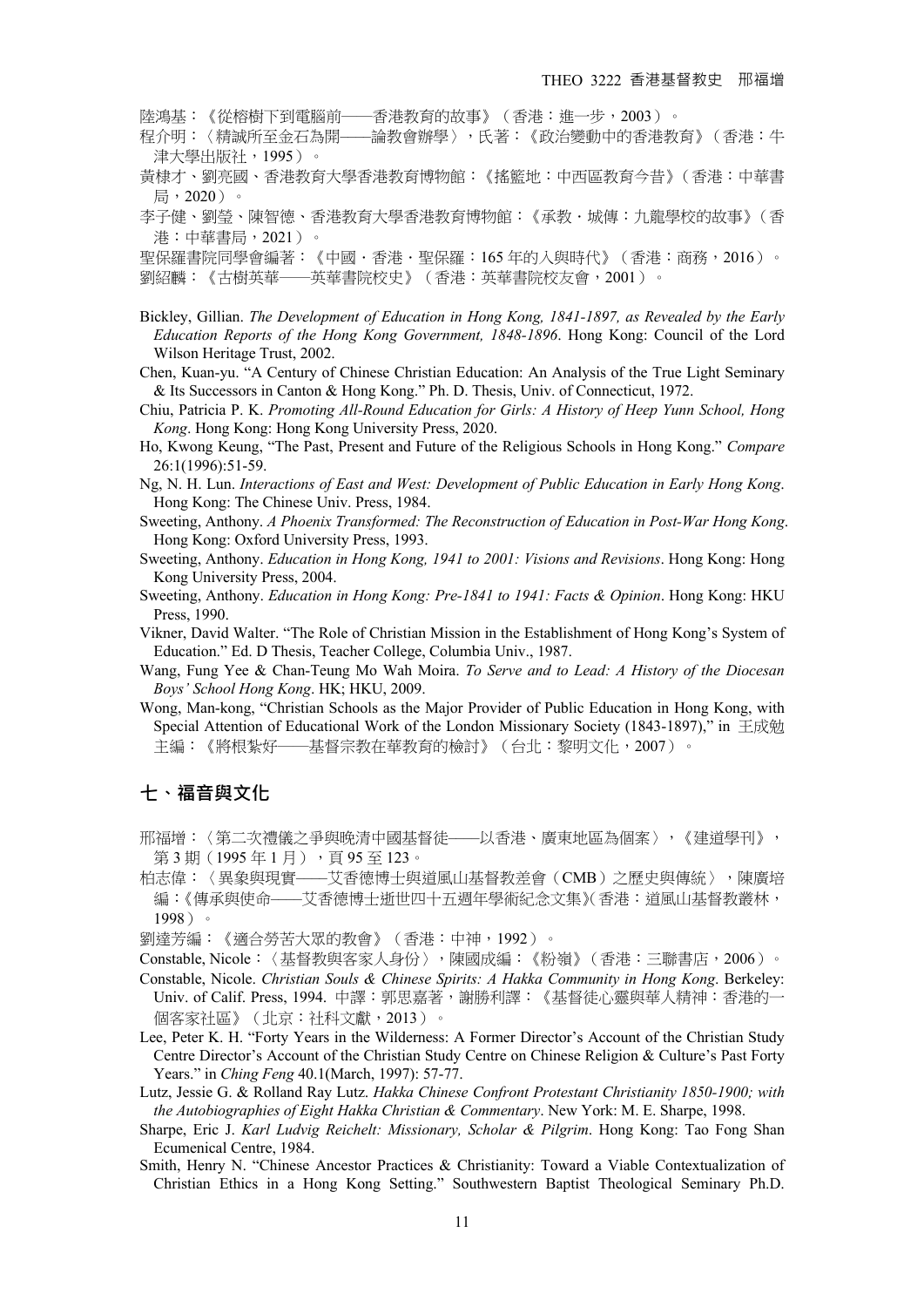Dissertation, 1987.

Soo, Ming-wo. "Some Syncretic Aspects of Swatow Baptist Religious Observance." In *An Old State in New Settings: Studies in the Social Anthropology of China*. Ed. by Hugh D. R. Baker & S. Feuchtwang. Oxford: JASO, 1991, pp. 197-222.

#### **八、社會參與**!

《社會關懷的實踐》(香港:證主,1984)。 邢福增:《願你的國降臨──戰後香港「基督教新村」的個案研究》(香港:建道神學院,2002)。 周永新:《香港社會福利的發展與政策》(香港:天地圖書,1980)。 周永新:《香港社會福利政策評析》(香港:天地圖書,1984)。 香港聖公會福利協會:《步武基督──香港聖公會的社會服務,1849-2013》(香港:宗教教育 中心,2014)。 基督教香港信義會社會服務部編著:《礦山記憶:鐵,不一般的故事》(香港:中華書局, 2017)。 梁家麟:《福音與麵包——基督教在五十年代的調景嶺》(香港:建道神學院,2000)。 郭乃弘、黃美玉編:《雲彩翩翩––––社關見證集》(香港:基督徒學會,1991)。 郭偉聯:〈八十年代前期香港教會社會參與──《信念書》的分析〉,《中國神學研究院期刊》, 第 30 期 (2001年1月)。 郭偉聯:《自保與關懷──香港教會的社會及政治參與》(香港:宣道,2014)。 陳海文等:《香港教會與社會運動––––八十年代的反思》(香港:基督徒學會,1994)。 陳慎慶:〈香港基督教社會福利事業的發展〉,《中國神學研究院期刊》,第 25 期(1998 年 7 月)。 陸漢思:《勞工福音》(香港:基督教工業委員會,2004)。 湯泳詩:《「社會良心」抑「搞事份子」:香港基督教工業委員會歷史之研究(1959-2004)》 (香港:宗文社,2007)。 湯泳詩:《口述工委》(香港:基督教工業委員會,2005)。 馮煒文:〈基督教工業委員會––––神學個案〉,《中國神學研究院期刊》,第 21 期(1997 年 6 月)。 黃玉明:〈五、六十年代香港教會社會事工概念的轉化和承擔〉,《建道學刊》,第 15 期(2001 年 1 月)。 劉義章:《盼望之灣──靈實建基 50 年》(香港:商務印書館,2005)。 盧錦華:《香港基督教社會工作:信仰與社會服務結合》(香港:循道衛理書室,2001)。 盧錦華:《香港基督教社會工作初探》(香港:基督教循道衛理聯合教會,2001)。 盧龍光、楊國強:《香港基督教使命與身分尋索的歷史回顧》(香港:基督教中國宗教文化研究 社,2002)。 盧龍光:〈宗教與社區──香港教會參與社區工作的歷史經驗與反思〉,氏著:《愛你的鄰舍 -教會社區工作理論與實踐》(台北:校園書房,2003)。 盧龍光:〈香港教會宣教使命的回顧與反省〉,錢北斗編:《爾國爾城──本地宣教使命實踐反 省》(香港:學生福音團契,1986)。 駱穎佳編:《遙遙民主路──回歸前後香港基督徒的政治評論》(香港:學生福音團契,2004)。 龔立人、陳澤群:《福利與信仰──香港教會推行「慈惠」之果效研究報告》(香港:基督教中 國宗教文化研究社,2002)。 黃慧賢、張穎姍:《百年好事:女青與香港婦女發展》(香港:商務,2021)。 Berndt, Manfrd H. "The Diakonia Function of the Church in Hong Kong." Doctor of Sacred Theology Thesis, Concordia Seminary, 1970. Chu, Yik Yi. *The Maryknoll Sisters in Hong Kong, 1921-1969: In Love with the Chinese*. New York: Palgrave Macmillan, 2004. 中文版:朱益宜:《關愛華人──瑪利諾修女與香港,1921-1969》 (香港:中華書局,2007)。 Raymond W. M. Fung. *The Gospel is Not for Sale: The Story of Hong Kong Christian Industrial Committee*. Hong Kong: HKCIC, 2005.

Webb, Paul R. "Voluntary Social Welfare Services."《廿五年來之香港(1951-1976)》(香港:中 文大學崇基學院,1977)。

Ying, Fuk-tsang & Lai, Pan-chiu. "Diasporic Chinese Communities and Protestant Christianity in Hong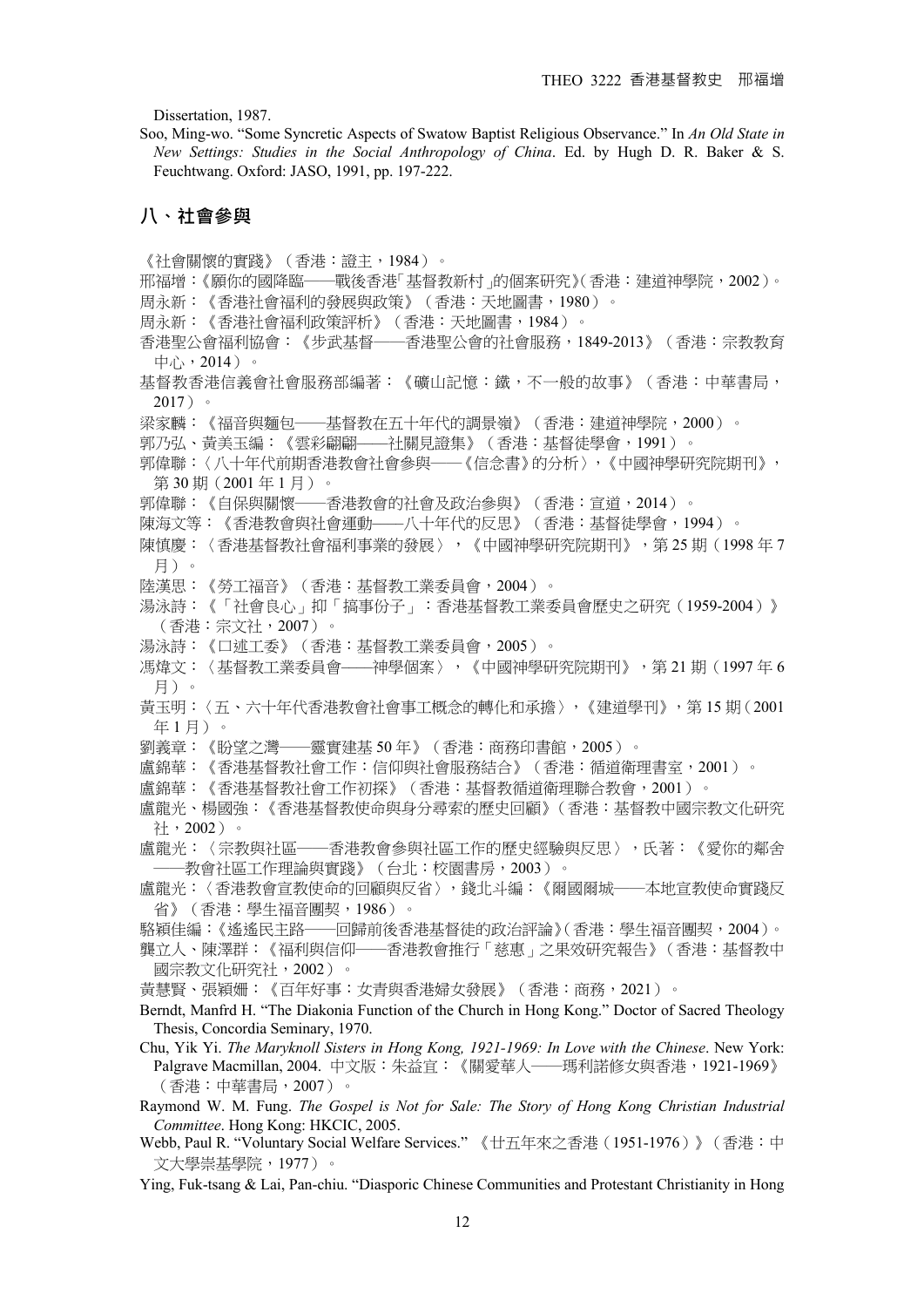Kong during the 1950s." in *Studies in World Christianity* (Edinburgh: Edinburgh University Press) 10:1 (2004): 36-153.

#### **九、政教關係**!

《1997 與教會使命》「正視集(一)(香港:證道,1984)。 《一九九七與香港神學》「吐露叢書(一)」(香港:崇基神學組,1983)。 《三自與香港教會前景》「正視集(三)(香港:證道,1984)。 《公民教育參考資料》(香港:基督教協進會,1985)。 《公民與公民教育:從基督教信仰與實踐的角度作回應 》「吐露叢書(四)」(香港:崇基神 學組,1987)。 《基本法與宗教政策》「正視集(六)(香港:證道,1986)。 《校政民主化》(香港:基督教協進會,1986)。 《社會關懷的實踐》「正視集(二)(香港:證道,1984)。 《豐盛的福音:徙「九七」所引發的反省》「吐露叢書(二)」香港:崇基神學組,11984)。 《香港基督徒在現今社會及政治變遷中所持的信念獻議》(香港:1984)。 《香港教會與香港前途》(香港:基督教協進會,1982)。 《香港教育的神學反省》(香港:基督教協進會,1984)。 王少勇編:《無能的同在》(Vancouver: Christians for Love, Peace and Justice, 2021)。 司徒德、吳宗文、盧家馼:《教會前路》「正視集(五)」(香港:證道,1986)。 守望社:《過渡期的香港:政治、經濟、社會》(香港:廣角鏡,1988)。 朱耀明等:《政教縱橫》「正視集(七)」(香港:證道,1987)。 江大惠編:《基督徒與政治》「吐露叢書(三)」(香港:崇基神學組,1985)。 余達心:《信念書註釋》(香港:FES,1984)。 吳國偉:《雨傘基督徒》(香港:春天教會,2015)。 李思敬主編:《和平的福音》(香港:FES,1985)。 邢福增:〈回應陳慎慶先生的商榷〉,《時代論壇》,第 528 期。 邢福增:〈為殖民地工具論辯說〉,《時代論壇》,第 518-520 期。收《書心國書》(香港:建 道神學院,1997)。 邢福增:《中國乎?本土兮!身分認同的十字架》(香港:印象文字,2016)。 唐佑之:《從聖經看人權、自由、民主、法制》「正視集(四)」(香港:道道,1984)。 徐珍妮:《回應九七––––基督徒群體的見證》(香港:基督徒學會,1992)。 馬保羅:《威權管治下的天國子民》(香港:馬保羅,2019)。 馬嶽編著:《香港 80 年代民主運動口述歷史》(香港:城大,2012)。 梁家麟:《少數派與少數主義——中港教會評論集(二)》(香港:建道神學院,2002)。 郭乃弘:〈在殖民地統治下香港教會的角色與實踐〉,《鼎》,第98期(1997年4月),頁4 至 15。 郭乃弘:〈基督教在香港發展中的角色與任務〉,陳海文等著:《香港教會與社會運動:八十年 代的反思》(香港:基督徒學會,1994)。 陳恩明:《暴風下的信仰省思》(香港:突破,2021)。 陳慎慶:〈「殖民地工具論」再探討〉,《時代論壇》,第 535 期。 陳慎慶:〈七一後民主運動的再出發與基督教社群的角色〉,《時代論壇》,第 830 期 (2003 年 7 月 27 日)。 陳慎慶:〈香港政教關係的三種模式〉,《思》,第62期(1999年7月)。 陳慎慶:〈與邢福增先生商榷「殖民地工具論」〉,《時代論壇》,第 522 期。 黃美玉編:《基督教信仰與香港社會發展》(香港:基督徒學會,1995)。 蒲錦昌:《香港 2019:抗爭與和平》(香港:中文大學崇基學院神學院,2020)。 劉紹麟:〈從香港政教關係之演變看教會在民主運動的參與〉,《時代論壇》,第 846 期(2003 年 11 月 16 日)。 鄭宇碩、陳家偉編:《民主雜談:香港民主發展訪談集》(香港:城大,2014)。 錢北斗、陳若愚、李柏雄、宋恩榮等:《1997:轉變與更新》(香港:FES,1983,1984 增修 版)。 錢北斗主編:《時代信念查考:研經十五課》(香港:FES,1984)。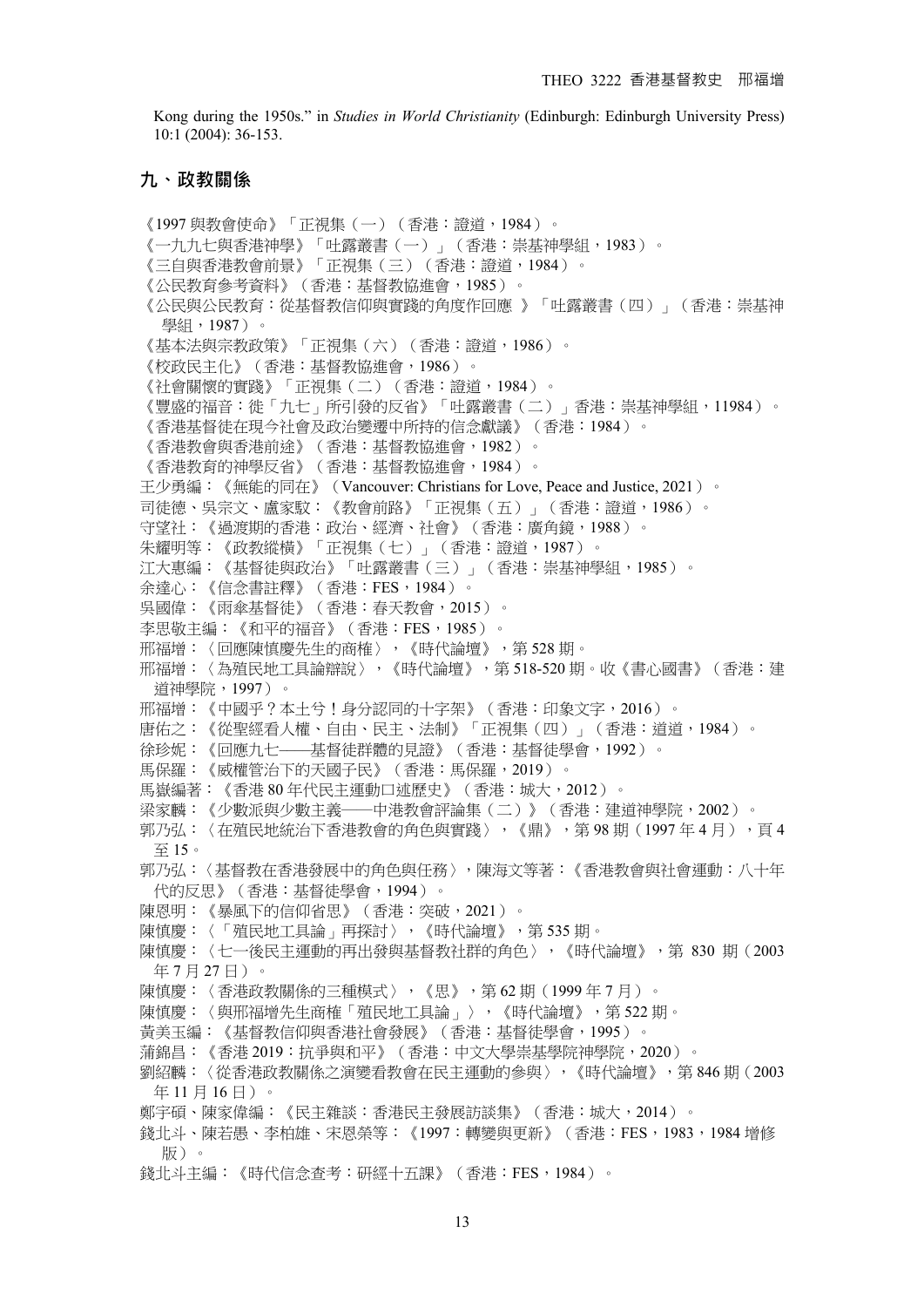戴耀廷等:《公民抗命與佔領中環:香港基督徒的信仰省思》(台北:雅歌,2013)。

繆熾宏:〈從英國非殖化邁向中國的一國兩制––––香港基督教會對「統治者」的態度與反省〉, 《思》,第 26 期(1993)。

羅民威編:《舉傘待天明——佔領運動基督徒文集》(香港:時代論壇、教新、德慧,2015)。

- Brown, Deborah A. *Turmoil in Hong Kong on the Eve of Communist Rule: The Fate of the Territory and Its Anglican Church.* San Francisco: Mellen Research University Press, 1993.
- Chan, Shun-hing. "Christian Social Discourse in Postcolonial Hong Kong." *Postcolonial Studies* 10:4 (2007): 447-466.
- Chan, Shun-hing. "Governance Crisis and Social Mobilization of the Christian Churches in Hong Kong." in *Politics and Government in Hong Kong: Crisis under Chinese Sovereignty*, edited by Ming Sing. New York: Routledge, 2009, pp. 58-84.
- Chan, Shun-hing. "Government and Public Policy under the Donald Tsang's Administration: Critical Voices from the Christian Community in Hong Kong." in *The Second Chief Executive of Hong Kong SAR: Evaluating the Tsang Years 2005-2012*, edited by Joseph Cheng. Hong Kong: City University of Hong Kong Press, 2013, pp.171-197.
- Chan, Shun-hing. "Nominating Protestant Representatives for the Election Committee: Church and State Relations in Hong Kong after 1997." *Hong Kong Journal of Sociology* 4 (2003): 155-183.
- Chan, Shun-hing. Christian Social Discourse in Postcolonial Hong Kong." *Postcolonial Studies*  10:4(2007): 447-466.
- Ko, Tinming. *The Sacred Citizens and the Secular City: Political Participation of Protestant Ministers in Hong Kong During a Time of Change*. Hampshire: Ashgate Pub. Ltd., 2000.
- Kwok, Pui-lan & Francis Ching-wah Yip ed. *The Hong Kong Protests and Political Theology*. Lanham: Rowman & Littlefield, 2021.
- Kwok, Nai Wang. "Protestant Churches in Hong Kong: A Situation Report." "The Church in Hong Kong, Before & After 1991," in *Hong Kong 1997: A Christian Perspective*. Hong Kong: Christian Conference of Asia Urban Rural Mission, 1991, pp.99-117.
- Kwong, Chung-wah. *Hong Kong's Religion in Transition: The Restructuring of Religions During Hong Kong's Incorporation into Mainland China (1983-1998)*. Waco, Texas: Tao Foundation, 2000.
- Leung, Beatrice & Chan, Shun-hing. *Changing Church and State Relations in Hong Kong, 1950-2000*. Hong Kong: Hong Kong University Press, 2003.
- Nedilsky, Lida V. *Concerts to Civil Society: Christianity and Political Culture in Contemporary Hong Kong*. Waco, Texas: Baylor University Press, 2014.
- Pavey, Stephen C. *Theologies of Power and Crisis: Envisioning/ Embodying Christianity in Hong Kong*. Eugene, Oregon: Pickwick Pub. 2011.
- Ying, Fuk-tsang. "Hong Kong Religious Sectors Under the Shadow of China's Shape Power." *China's Sharp Power in Hong Kong*. ed. by Benny Yiu-ting Tai. Hong Kong: Hong Kong Civil Hub, 2018, 80-89. [https://drive.google.com/file/d/1G2kb4jBC9q81qODUyvFTAwjI-EMSVLRw/view]
- Ying, Fuk-tsang. "The Entanglement Between Religion and Politics: Hong Kong Christianity in the Anti-Extradition Bill Movement." in *Review of Religion and Chinese Society* 8:1 (2021): 111-142. [https://doi.org/10.1163/22143955-20200004]
- Yu, Carver Tat Sum. "Reflection on the Church-State Relations in Hong Kong." in *Church & State Relations in 21st Century Asia*, ed. by Leung, Beatrice. Hong Kong: Centre of Asian Studies, The Univ. of Hong Kong, 1996, pp.142-149.

#### **十、基督宗教墳場**!

- 丁新豹:《人物與歷史:跑馬地香港墳場初探》(香港:當代文化中心,2008)。
- 丁新豹:《香江有幸埋忠骨》:長期香港與辛亥革命有關的人物》(香港:三聯書店,2011)。
- 邢福增:《此世與他世之間:香港基督教墳場的歷史與文化》(香港:基督教文藝,2012)。
- 周子峰:《葬之以禮:香港殯儀文化初探》(香港:中華書局,2020)。
- 香港華人基督教聯會教育部編。《基督徒喪葬禮文》(香港:香港華人基督教聯會,2003)。 夏其龍編:。《墳場研究講座論文集》(香港:中文大學天主教研究中心,2010)。
- 夏其龍編撰:《米高與惡龍:十九世紀天主教墳場與香港》(香港:中文大學天主教研究中心, 2008)。
- 張燦輝、梁美儀編:《凝視死亡──死與人間的多元省思》(香港:中文大學出版社,2005)。 鄧家宙編著,陳覺聰校點:《香港華籍名人墓銘集:港島篇》(香港:香港史學會,2012)。
- Bard, S. M. *Report on Survey and Study of Services Graves at Stanley Military Cemetery*. Hong Kong: s.n., 1984.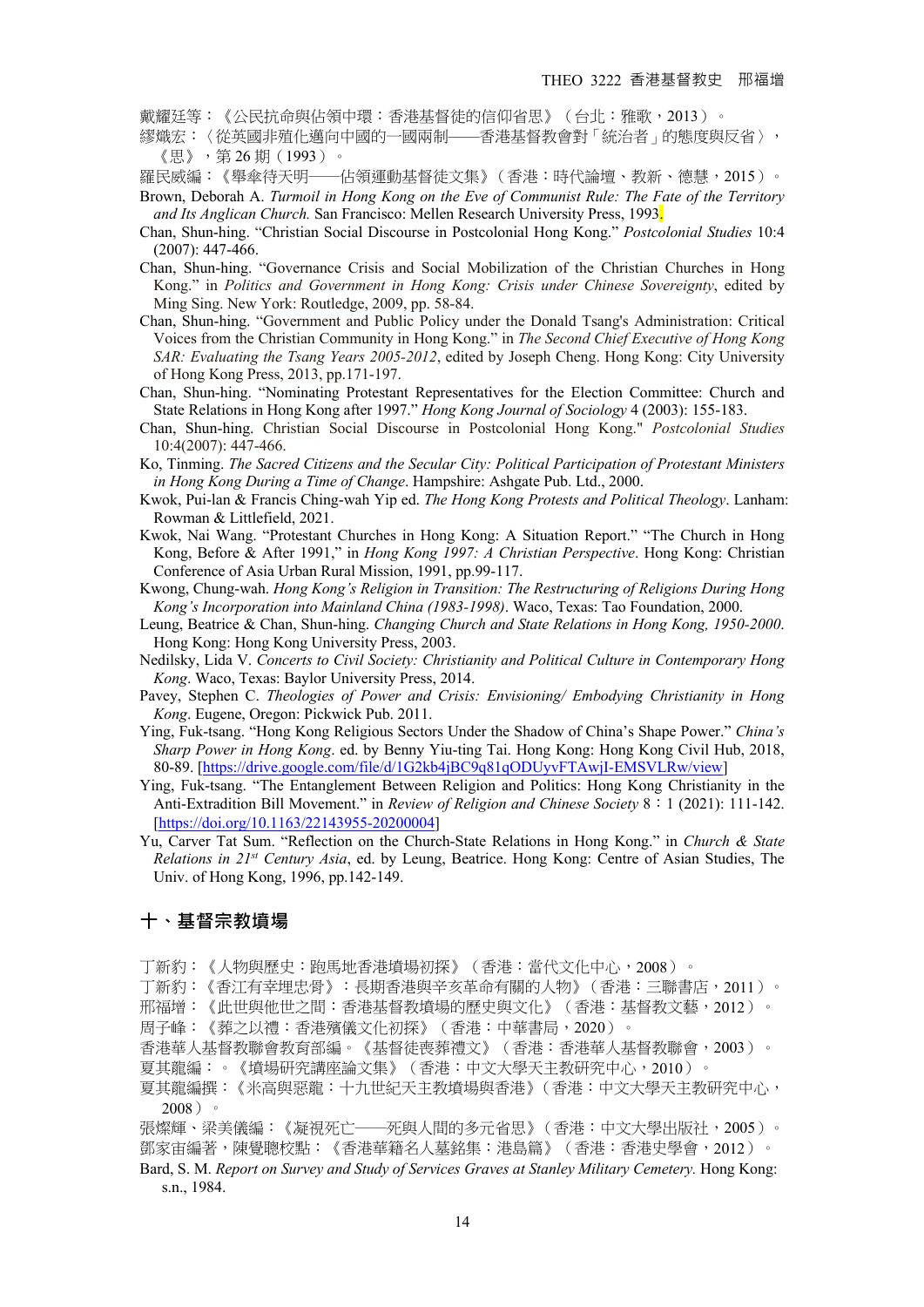Bard, S. M. *Study of Hong Kong Cemetery: Index of Persons Commemorated in Alphabetical Order.*  Hong Kong: s.n., 1991.

Bard, S. M. *Study of Military Graves and Monuments: Hong Kong Cemetery.* Hong Kong: s.n., 1991.

- Lim, Patricia. *Forgotten Souls: A Social History of the Hong Kong Cemetery*. Hong Kong: Hong Kong University Press, 2011.
- Nicolson, Ken. *The Happy Valley: A History and Tour of the Hong Kong Cemetery*. Hong Kong: Hong Kong University Press, 2010.

Smith, Carl T. "Notes for a Visit to the Government Cemetery at Happy Valley." *Journal of the Hong Kong Branch of the Royal Asiatic Society* 25 (1985): 17–26.

#### **十一、人物傳記、研究**!

〈朱耀明:「的士」內的教會民主派〉、〈夏其龍:在灰色地帶中工作〉,馬嶽編著:《香港 80 年代民主運動口述歷史》(香港:城市大學,2012)。

司務道(Annie Skau Berntsen)口述,尚維瑞撰:《荒原上——司務道教士自傳之二》(香港: 靈實福音佈道團,1985)。

- 余也魯:《萬水千山都是詩:余也魯回憶錄》(香港:海天書樓,2015)。
- 吳青:《何明華與中國關係之研究(1922-1966)》(杭州:浙江大學出版社,2017)。
- 李金強:〈香港華人與中國:何啟(1859-1914)、胡禮垣(1847-1916)個案研究〉,《中國神 學研究院期刊》,第 23 期(1997 年 7 月),頁 53 至 72。
- 李金強編:《香港教會人物傳》(香港:華人基督教聯會,2014)。
- 查時傑:《中國基督教人物小傳》,上卷(臺北:中華福音神學院,1983)。
- 郭乃弘:《我的牧職》(香港:香港基督徒學會,2005)。
- 陳喜謙:《在這些年間:神復興的作為與學生福音運動》(香港:教新,2015)。
- 陳睿文:《包爾騰主教傳略》(香港:宗教教育中心,2018)。
- 陳學霖:〈黃勝:香港華人提倡洋務事業之先驅〉,《崇基學報》,第3卷2期(1964年5月), 頁 226 至 231。
- 葉錫恩:《我眼中的殖民時代香港》(香港:文匯出版社,2004)。
- 葉錫恩:《葉錫恩自傳》(香港:明報出版社,1995)。
- 劉瑞滔:《港粵澳名牧生平》,第 1 集(香港:中華基督徒送書會,1975)。
- 潘玉娟:《汪彼得牧師在香港工作之初探》(香港:基督教中國宗教文化研究社,2002)。
- 蔡志森:《被陶造成前鋒的後衛:回望我和明光社在風雨中的成長》(香港:明光社,2017)。
- 關肇碩、容應萸:《香港開埠與關家》(香港:廣角鏡,1997)。
- 蘇精:〈王韜的基督教洗禮〉,《歷史與文化》,第一卷(1998年1月),頁59至67。
- 嘉偉德(Wendell P. Karsen)著,蘇義有譯:《殖民地下的十架:香港劇變時代的宣教士回憶札 記》(香港:基督教文藝,2020)。
- 鄭宏泰:《何福堂家族:走在時代浪尖的風光與趺宕》(香港:中華書局,2021)。
- Chan, Hok-lam. "Four Chinese Students of the Hong Kong Morrison Memorial School." In *Symposium on Historical Archaeological & Linguistic Studies on Southern China, South-East Asia & the Hong Kong Region*. ed. by F. S. Drake. Hong Kong: HKU Press, 1967, pp.282-287.
- Chan-Yeung, Moira M. W. *The Practical Prophet: Bishop Ronald O. Hall of Hong Kong and His Legacies*. Hong Kong: HKU Press, 2015.
- Cohen, Paul A. *Between Tradition & Modernity: Wang T'ao & Reform in Late Ch'ing China*. Cambridge, Mass.: Harvard Univ. Press, 1974.〔中譯:雷頤等譯:《在傳統與現代之間––––王韜 與晚清改革》(南京:江蘇人民出版社,1994)。〕
- Fong, Bernard. *Out of The Shadow: Life & Times of Ding Lik Kiu.* Hong Kong: Yang Memorial Methodist Social Service Centre, 1994.

Paton, David M. *R. O. : The Life and Times of Bishop Ronald Hall of Hong Kong*. Hong Kong: The Diocese of Hong Kong & Macao & the Hong Kong Diocesan Association, 1986.

- Tu, Elsie. *Colonial Hong Kong in the Eyes of Elsie Tu*. Hong Kong: HKUP, 2003.
- Wong, M. K. *James Legge: A Pioneer at Crossroads of East & West*. Hong Kong: H.K. Educational Pub.Co., 1996.

#### **十二、香港天主教**